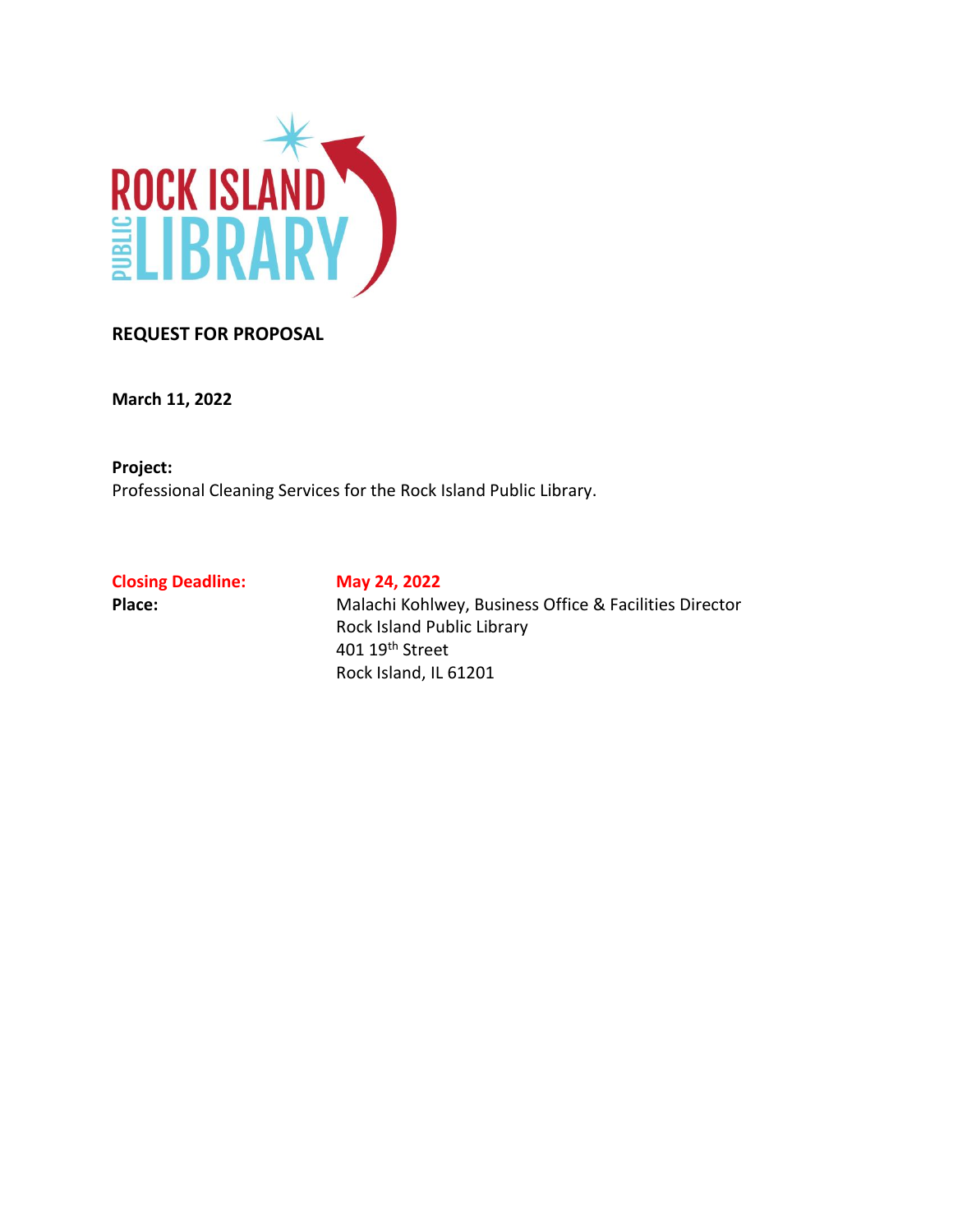# **Table of Contents:**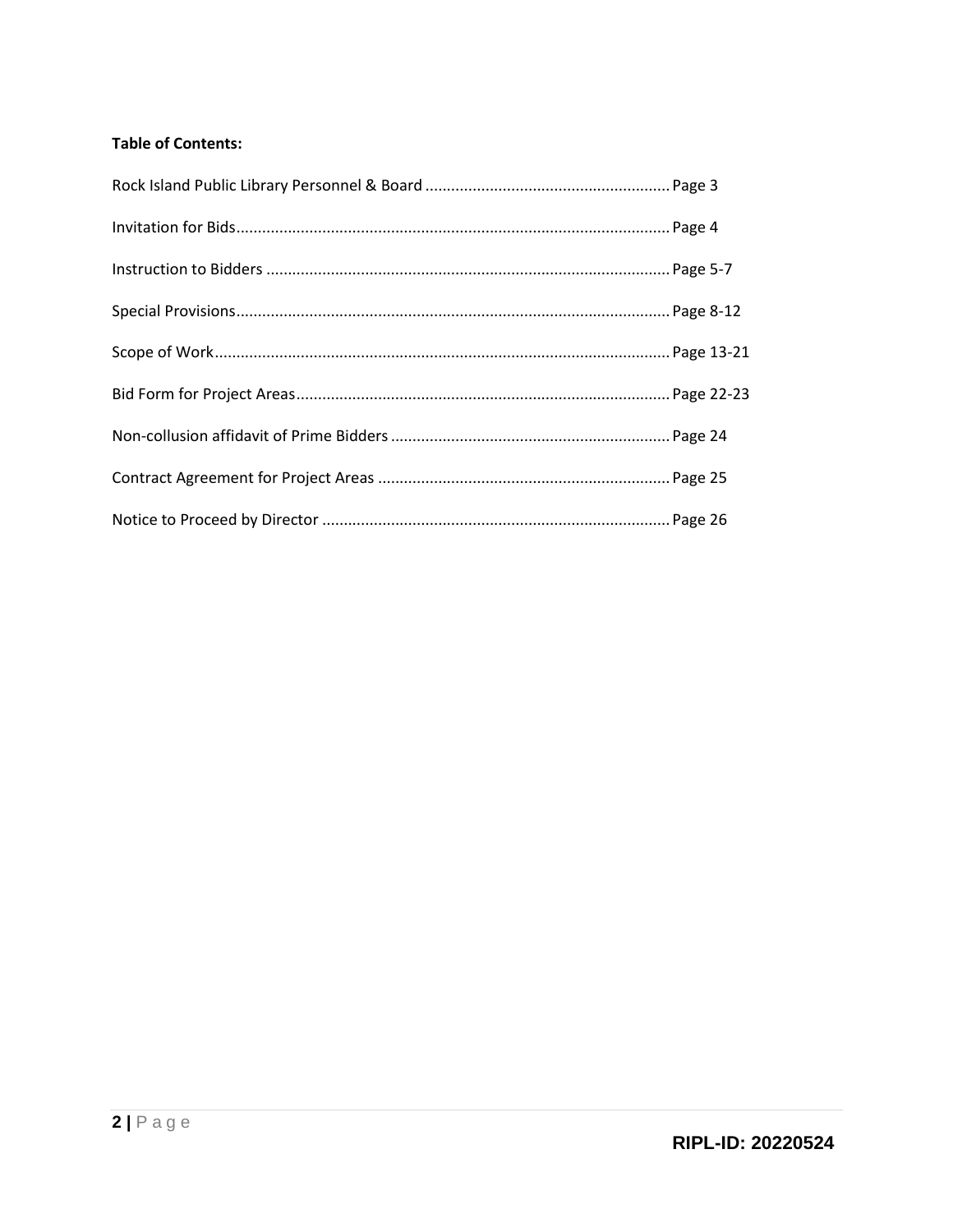# **Rock Island Public Library Leadership Team:**

# **Library Director:** Angela Campbell

# **Business Office & Facilities Director:** Malachi Kohlwey

# **Library Board of Trustees:**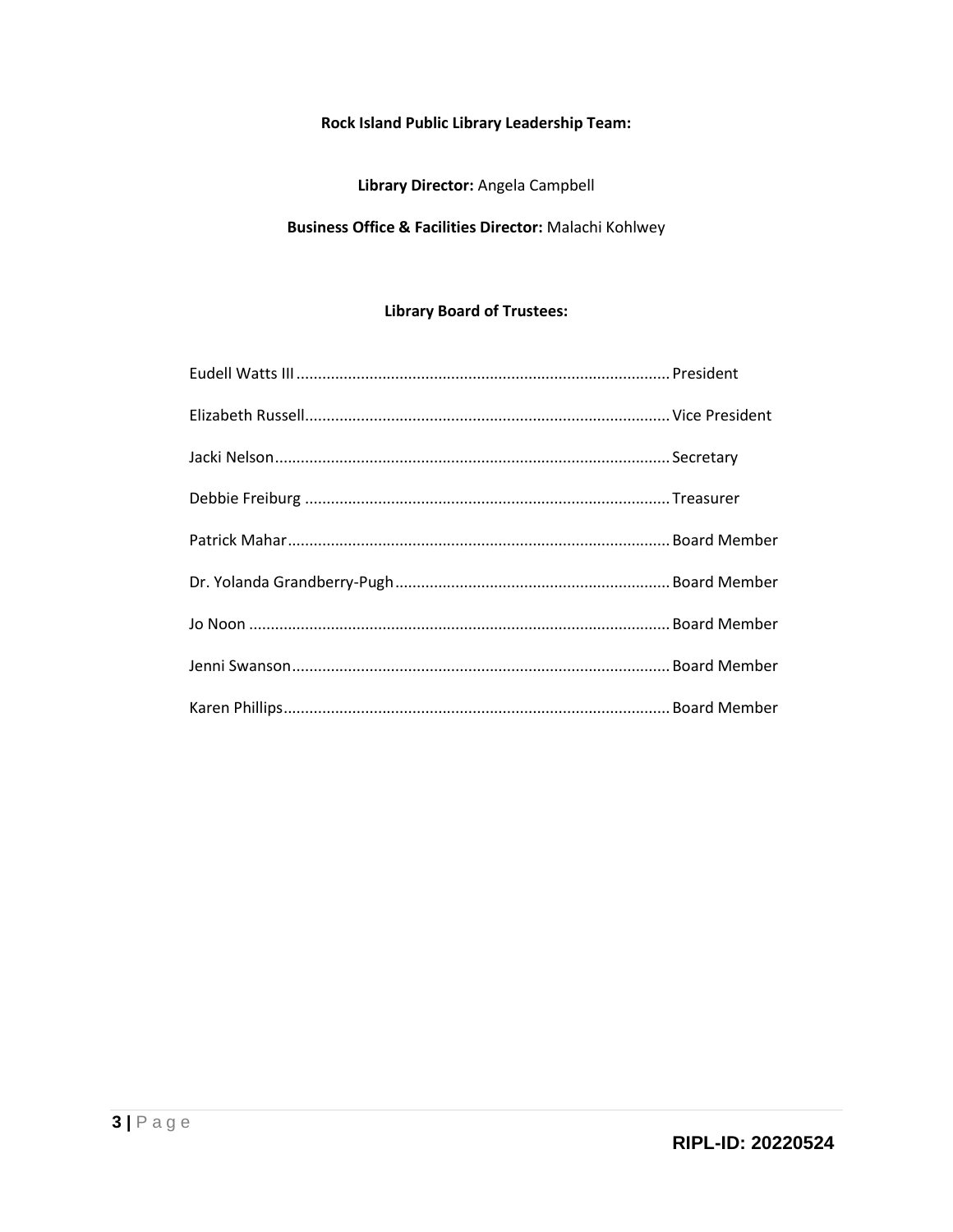## **Invitation for Bids**

The Rock Island Public Library is requesting proposals for cleaning services for all Library locations. The locations are listed within. This will be a three-year contract.

Sealed bids shall be accepted by the Rock Island Public Library's Downtown location at 401 19th Street, Rock Island, IL 61201. The deadline for applying will be **11:00 AM on Tuesday, May 24, 2022.**

A pre-opening informational meeting will be held at **11:00 AM on Tuesday, May 03, 2022** at the Rock Island Public Library Community Room (401 19th Street, Rock Island, IL 61201) Any questions will be answered at this time.

The contractor will be responsible for complying with all local, state, and federal regulations pertaining to this project.

It is the intent of the Rock Island Public Library to award the contract to the lowest responsible bidder provided the bid has been submitted in accordance with the bidding requirements. The Library reserves the right to reject any or all bids and to waive informalities or technicalities.

Bid documents are only available on the City Website: [http://www.rigov.org/bids.aspx.](http://www.rigov.org/bids.aspx) Please sign up for Bid Notifications with a valid email address in order to receive updates, addendums, and responses to Contractor questions. All questions regarding this Project must be emailed to [kohlwey.malachi@rigov.org](mailto:kohlwey.malachi@rigov.org), and all answers will be posted in related documents on the City's Bid Page under a bid related document named "Contractor Questions and Answers."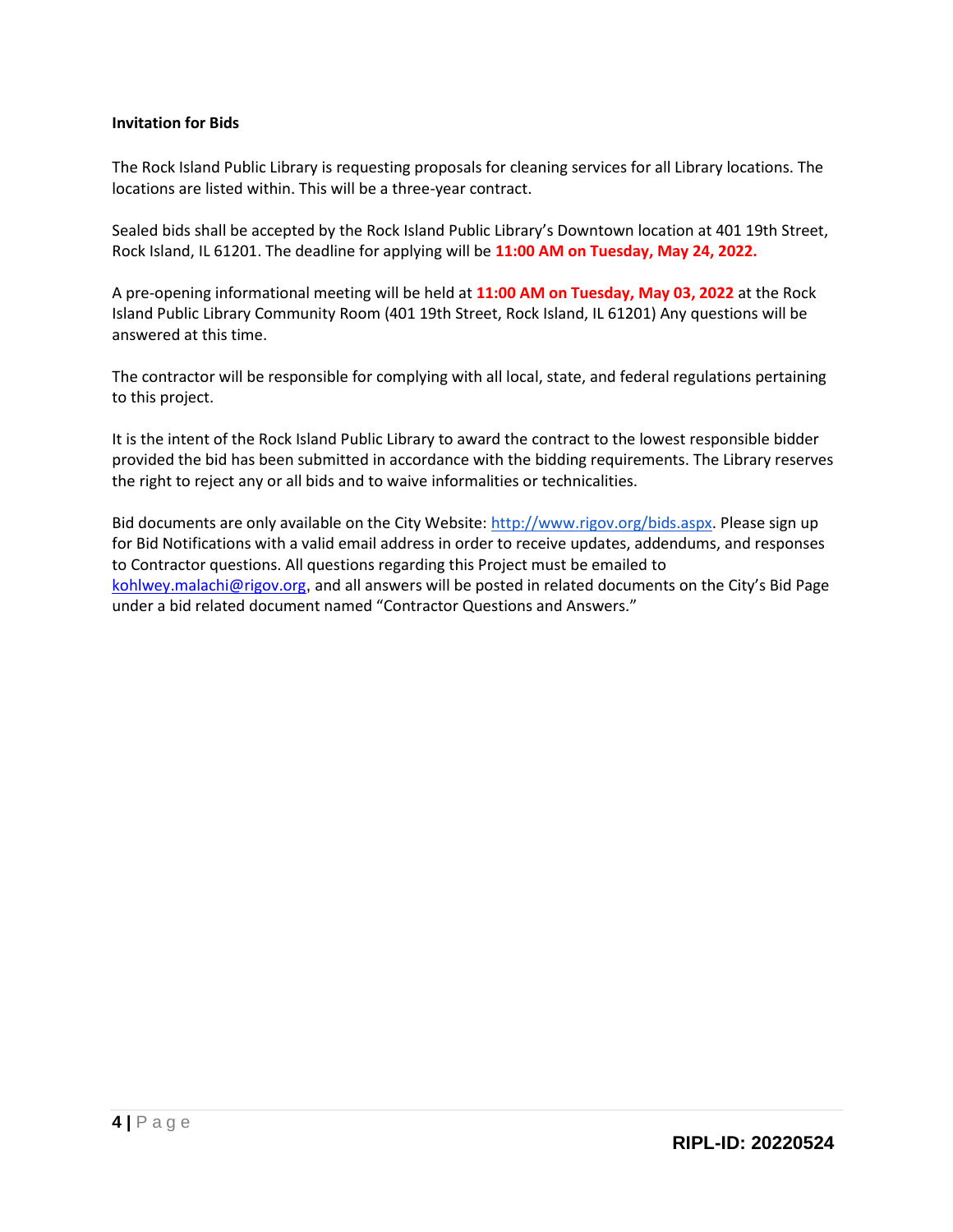#### **Instructions to Bidders:**

| <b>BIDS DUE:</b> | <b>Tuesday, May 24, 2022</b><br>11:00 AM Central Standard Time<br>Rock Island Public Library<br>401 19th Street |
|------------------|-----------------------------------------------------------------------------------------------------------------|
| PROJECT:         | Rock Island, IL 61201<br>Professional Cleaning Services for the Rock Island Public Library.                     |
| OWNER:           | Rock Island Public Library                                                                                      |
|                  | 401 19th Street<br>Rock Island, IL 61201                                                                        |

**Sealed bids must be submitted on or before 11:00 AM on Tuesday, May 24, 2022; and will be opened at that time.**

#### **GENERAL:**

Bidders shall study carefully and conform to these "Instructions to Proposers" so that their proposals will be regular, complete, and acceptable.

#### **PROPOSALS:**

All proposals must be typed and must comply in all regards with the requirements of this solicitation.

All proposals shall be signed in ink in the blank spaces provided. If the proposal is made by a firm or partnership, the name and address of the firm or partnership shall be shown, together with the names and addresses of the members. If a corporation makes the proposals, an official who is authorized to bind the proposer shall sign it in the name of such corporation.

#### **SUBMISSION OF PROPOSALS:**

Two (2) copies of proposals must be submitted (one marked as original) in sealed envelopes marked "CONFIDENTIAL: Professional Cleaning Services Bid for the Rock Island Public Library," bearing on the outside the name and address of the proposer, the name of the project for which the proposal is submitted, and the time and date of the proposal opening. If the proposal is forwarded by mail, the sealed envelope containing the proposal and marked as directed above, must be enclosed in another envelope addressed to Malachi Kohlwey, Business Office & Facilities Director, Rock Island Public Library, 401 19th Street, Rock Island, Illinois 61201.

Faxed or electronically delivered proposals shall be rejected as non-responsive.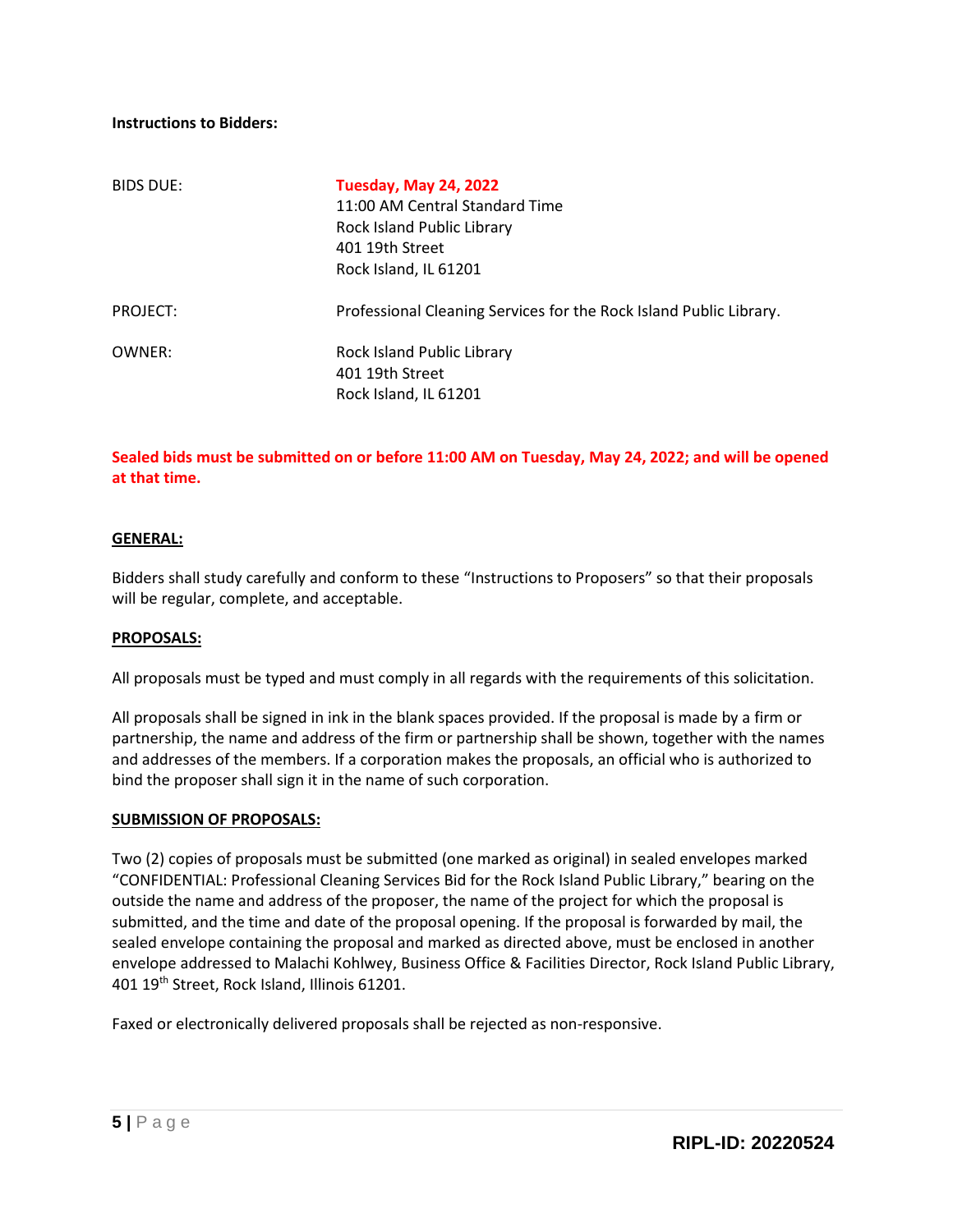## **RECEIPT AND OPENING OF PROPOSALS:**

Proposals shall be submitted prior to the time fixed in the advertisement for proposals. Proposals received after the time so designated will be considered late proposals and will not be considered.

No responsibility will be attached to any official of the Rock Island Public library for the premature opening of, or the failure to open, a proposal not properly addressed and identified.

#### **WITHDRAWAL OF PROPOSALS:**

Any proposal may be withdrawn prior to opening.

Bidders' proposals shall be valid for at least 180 days from the proposal opening. *The expiration date must be included in the submitted proposal.*

#### **ADDENDA AND INTERPRETATIONS:**

Statements by Rock Island Public Library staff or its representatives are not binding, unless confirmed by written addendum. Addenda will be issued and bidders shall receive addenda as follows: All questions regarding this Project must be emailed t[o kohlwey.malachi@rigov.org,](mailto:kohlwey.malachi@rigov.org) and all answers will be posted in related documents on the City's Bid Page under a bid related document named "Contractor Questions and Answers." Bidders should frequently check the City's website until bid closing. **The final day to submit questions is May 19, 2022.**

#### **NONDISCRIMINATION:**

Submittal of a proposal in response to this RFP evidences bidder's agreement that, in performing the work called for by this proposal and in securing and supplying materials, the bidder has not and will not discriminate against any person on the basis of race, color, religious creed, political ideas, sex, age, marital status, physical or mental handicap, national origin or ancestry, unless the reasonable demands of employment are such they cannot be met by a person with a particular physical or mental handicap. The Rock Island Public Library is committed to preserving equal rights for all citizens during the implementation and construction of its projects and encourages Minority Contractors to submit Bids for this work. Additionally, the Library encourages Bidders to consider hiring subcontractors and employees of all racial and ethnic backgrounds.

#### **PREPARATION OF OFFERS:**

Proposers are expected to examine the specification, schedules, and all instructions. The Rock Island Public Library is not liable for costs associated with preparation of proposals in response to this RFP.

## **EMPLOYEES NOT TO BENEFIT:**

No employee or elected official of the City of Rock Island shall be permitted to receive any share or part of this contract, or any benefit that may arise there from.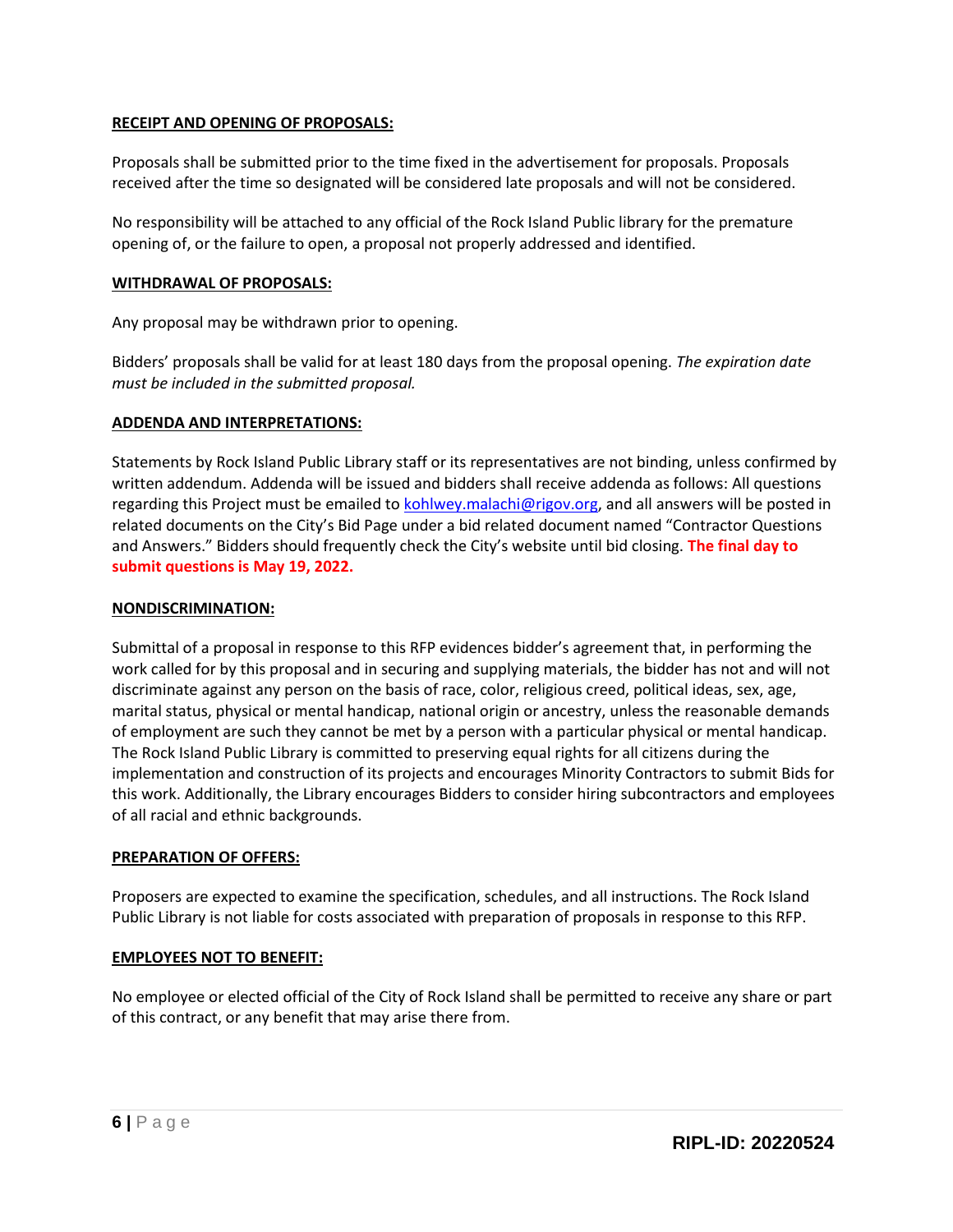## **PROTEST OF AWARD:**

The award of the Contract by the Rock Island Public Library's Board of Trustees shall constitute a final decision. Any protest to the award will need to be written and received by the Rock Island Public Library within seven (7) days of the award. If a timely protest is filed, the Rock Island Public Library Board of Trustees will reply via a written decision denying or affirming the award. The Board will not entertain a protest submitted after the time period established in this section.

## **REIMBURSEMENT:**

There is no express or implied obligation for the Rock Island Public Library to reimburse responding firms for any expenses incurred in preparing proposals in response to this request.

## **RESERVED RIGHTS:**

The Rock Island Public Library reserves the right:

- 1. To reject any proposal not in compliance with all prescribed public bidding procedures and requirements.
- 2. To reject for good cause any or all proposals upon the Rock Island Public Library's written finding that it is in the public interest to do so.
- 3. To reject any and all proposals not meeting or differing from the specifications set forth herein.
- 4. To waive any or all informalities in the proposals submitted.
- 5. To consider the competency and responsibility of proposers in making any awards.
- 6. In the event any bidder or bidders to whom a contract is awarded shall default in executing said formal contract within the time and manner herein after specified, to award the contract to another bidder or bidders.
- 7. To extend the deadline for submitting proposals.
- 8. To negotiate additions or deletions to the proposed equipment and/or services.

## **PROPOSED LIABILITY:**

Bidder shall provide a product liability coverage minimum of \$1,000,000.

## **Proposal Items to be Signed, Filled-in, and/or included:**

- 1. Special Provisions (Pages 8-12)
- 2. Bid Form (Pages 22-23)
- 3. Proof of Liability insurance (Page 11)
- 4. Non-Collusion Affidavit of Prime Bidder (Page 24)
- 5. Agreement for Contract (Page 25)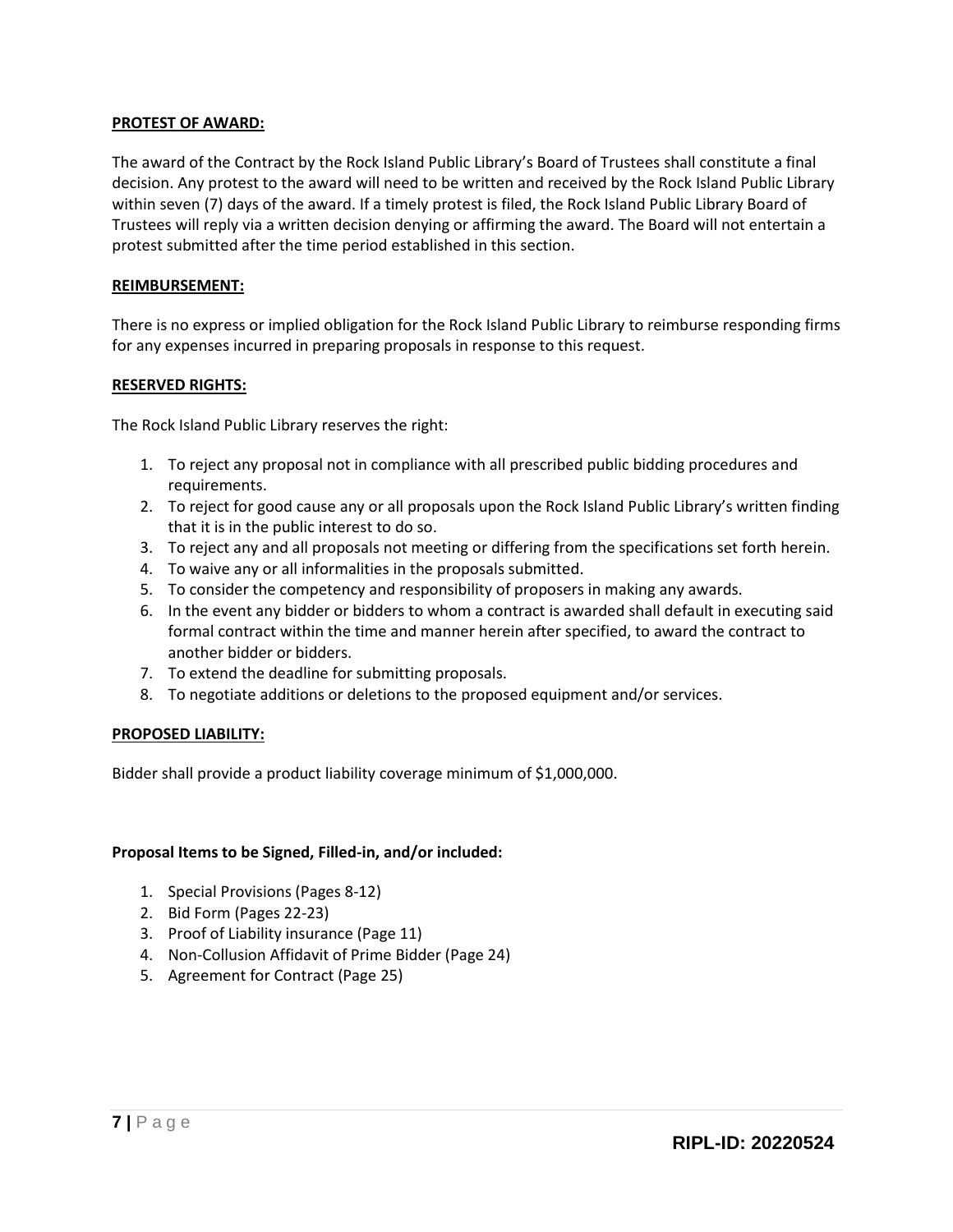# **Special Provisions**

# **SP-1 Project Area**

The Rock Island Public Library intends to seek professional cleaning services to cover the requirements for furnishing labor, supplies and equipment to perform complete cleaning services at the Library's Downtown, Southwest, and other location(s) as specified. It is contemplated that a contract will be awarded to the responsible offer which will be most advantageous to the Rock Island Public Library.

Contractor is expected to use all visual references provided in this contract for the properties and visit each area if reasonable to do so in order to bid the project.

Contractors Initials, denotes acceptance of SP-1

## **SP-2 Time of Project Completion**

The work which the Contractor is to perform under this Contract shall begin once the "Notice to Proceed" (see page # 26) is signed by the Library and shall run for three consecutive years.

\_\_\_\_\_\_ Contractors Initials, denotes acceptance of SP-2

## **SP-3 Prime Contractor Requirements (Limitations on Subcontracting)**

In order to be awarded this contract the prime contractor must perform at least 51 percent of the cost of the contract with their own employees.

Work to be performed by subsidiaries or other affiliates of the prime contractor is not counted as being performed by the prime contractor for purposes of determining whether the prime contractor will perform the required percentage of work.

Contractor will obtain written approval from the Rock Island Public Library giving them permission for the use of subcontractors in regard to the completion of cleaning services. Subcontractors' names and addresses of subcontractors' company/s are to be provided to the Library.

\_\_\_\_\_\_ Contractors Initials, denotes acceptance of SP-3

## **SP-4 Responsibilities of the Contractor and their Subcontractors**

Except as otherwise specifically stated in the Contract Documents, Technical Specifications, and Contractor Specifications, the Contractor shall provide and pay for all materials, labor, tools, equipment, transportation, superintendence, and damage to properties until finalization of the project.

The Contractor shall use equipment of quality, size, and durability normally used in the industry for the performance of similar services. The contractor shall periodically inspect the equipment to ensure its serviceability, safety, and performance. Equipment determined not to be in compliance will be removed and replaced with suitable equipment.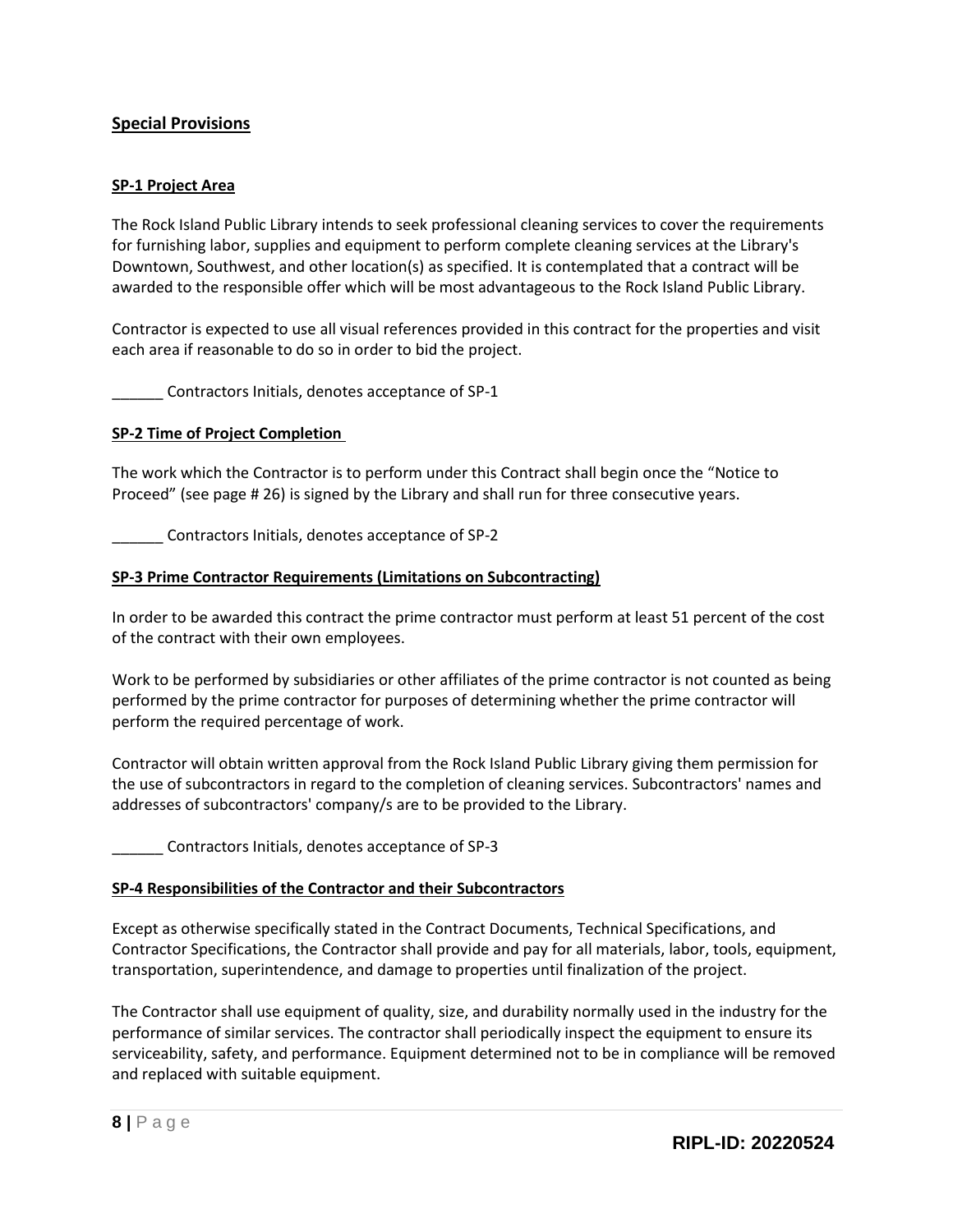Contractor shall be responsible for maintaining vehicles, or vehicles of those persons representing the contractor; shall be in proper working order and in a good state of repair.

Contractor's personnel will be required to wear identification at all times during the performance of their services. Contractor will ensure personnel maintain a neat, clean, and orderly appearance.

Contractor shall be responsible for instructing personnel in safety measures and staff safety considered appropriate. The contractor shall not permit such manners as to create safety hazards.

All supplies, equipment, and machines shall be kept out of traffic lanes and other areas where they might be hazardous, and will be secured at the end of each work period in other facilities provided for this purpose by the contractor.

Contractor shall ensure all personnel are well versed in standard operating procedures and the requirements of wearing protective gear at all times during shift. Contractor shall be solely responsible for the safety and welfare of all said personnel performing work under this contract; educating and advising all said personnel to health hazards associated with work performed under contract. All work shall be performed with the utmost concern for safety of both the worker and public.

Contractor shall be responsible for maintaining satisfactory standards of personnel competency, conduct, and integrity and shall be responsible for taking such disciplinary action with respect to his employees as may be necessary.

The contractor shall be responsible for excluding from work such employees as he deems incompetent, careless, insubordinate, unsuitable, or otherwise objectionable, or whose continued employment, or work, is deemed by the Rock Island Public Library to be contrary to the public interest or inconsistent with the best interests of the Rock Island Public Library.

The contractor shall ensure all personnel follow and abide by policies and procedures set by the Rock Island Public Library and its Board of Trustees. The Rock Island Public Library will provide access and all necessary and reasonable information in order for personnel to effectively provide service.

\_\_\_\_\_\_ Contractors Initials, denotes acceptance of SP-4

## **SP-5 Communications**

Contractor must sign up for Bid Notifications with a valid email address in order to receive updates, addendums, and responses to Contractor questions.

All questions regarding this Project must be emailed to: [kohlwey.malachi@rigov.org.](mailto:kohlwey.malachi@rigov.org)

All notices, demands, requests, instructions, approvals, proposals, and claims must be submitted in writing and sent by email to [kohlwey.malachi@rigov.org,](mailto:kohlwey.malachi@rigov.org) with the subject line of RIPL-ID 20220524 Round 1. All response questions will be posted under related documents on the City's Bid Page for this project under a bid related document named "Contractor Questions and Answers."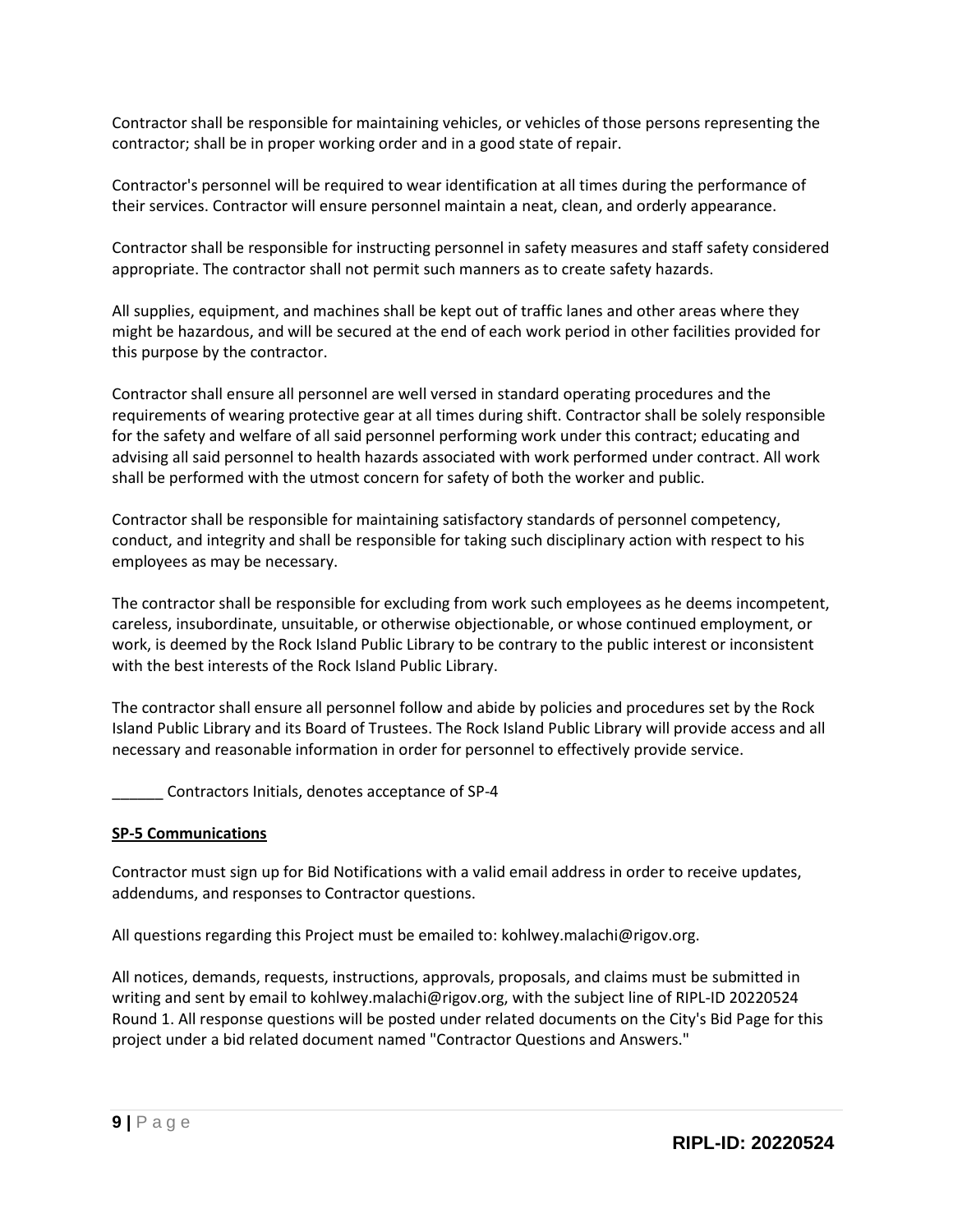Voice communication questions will not be responded to or relayed during the bidding process. Upon award of contract the awarded contractor may communicate freely with the Business Office securely and directly by phone or email.

Contractors Initials, denotes acceptance of SP-5

# **SP-6 General and Site Specific Information**

# **Bid Details:**

The right is reserved to accept other than the lowest proposal and to reject any or all proposals. The Rock Island Public Library reserves the right to waive minor technicalities or irregularities which have no effect on quality or performance of service. A proposal will be considered as non-responsive to the request for proposals if it does not conform to the essential requirements herein. Such proposals will be rejected.

# **Contract Details:**

The Rock Island Public Library shall have the right to terminate the contract without cause by giving thirty (30) days written notice.

The Rock Island Public Library reserves the right to terminate the contract without notice in the event the contractor becomes insolvent, is judged bankrupt or voluntarily abandons or vacates the premises.

The contractor in the performance of said duties must comply with all applicable Federal, State, and local regulations and ordinances.

Prior to execution of the contract, the contractor shall furnish to the Library a listing of all contractor personnel entering or working in the building. Said listing shall contain the name, birth date and photo identification of the employee.

During the fulfillment of this contract, the contractor agrees to confidentiality between both parties as privileged information, deemed critical, may be exchanged or exposed due to the on-going operation of business. Because of this exposure, the contractor will agree to keep confidential all business activities with the fulfillment of this contract.

The enclosed specifications cover the requirements of furnishing all labor, materials, supplies and equipment necessary to perform complete professional cleaning services. The Contractor shall provide, at own risk, all labor, materials, supervision, tools, equipment, insurance, storage, transportation, proper protection, and any other items needed or directed, to perform the work described in the specifications.

The contractor shall be responsible and liable for any and all damage or breakage to any Rock Island Public Library property. The Contractor will replace it with an exact like item or pay for damage at the discretion of the owner. The owner would expect the contractor to report to the owner the time and place of any damage or breakage as soon as possible. Because the contractor does not report the breakage, it does not relieve the contractor from this liability.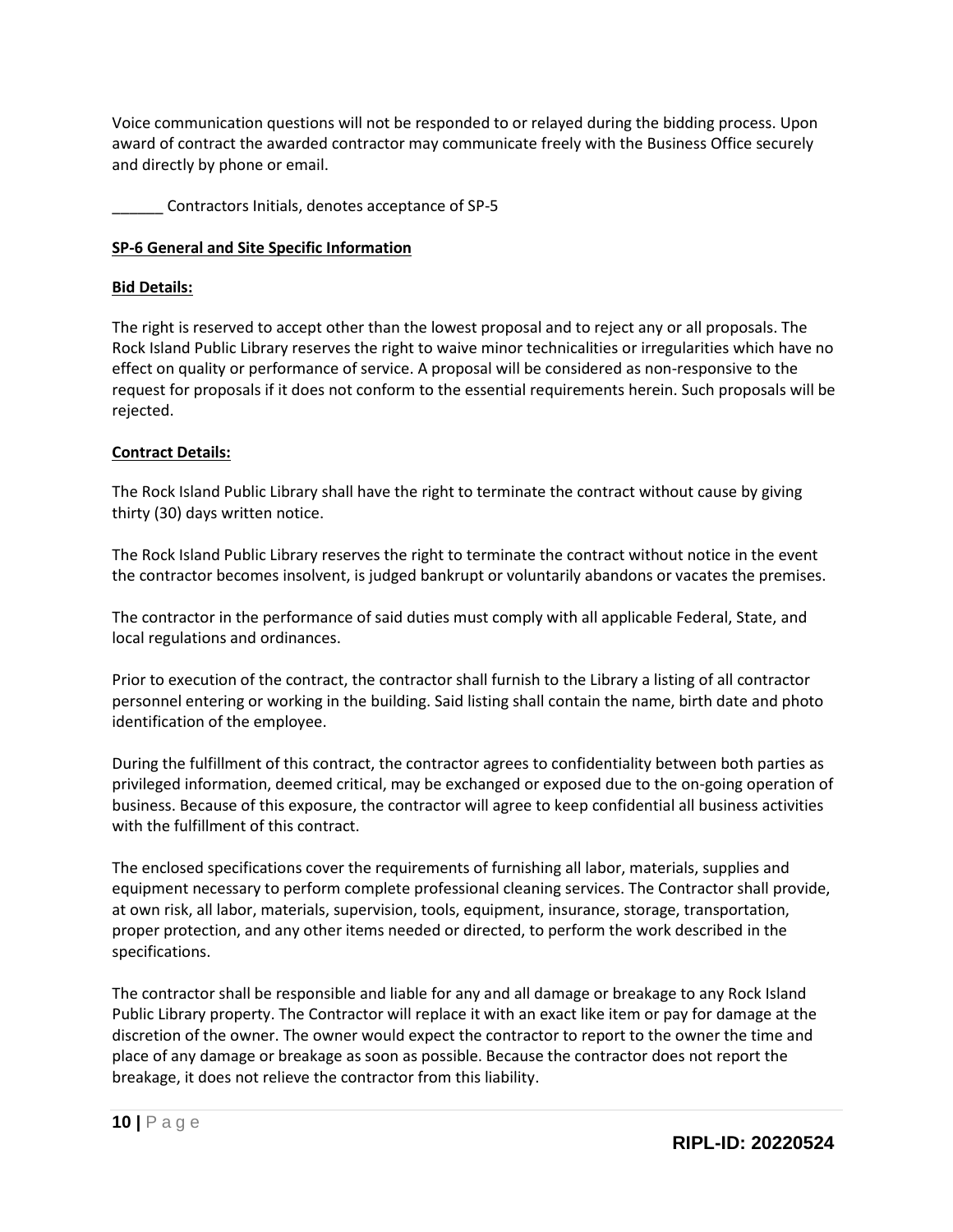The contractor shall have background checks completed on all personnel at the contractor's expense. Proof that background checks have been completed shall be provided to the Rock Island Public Library upon request.

The contractor will be required to submit to the Facilities Director at the Rock Island Public Library in writing the names of at least two representatives who are authorized to act for the contractor. This supervisor shall, at all reasonable times be available to implement orders, or instructions which affect the services to be rendered under this contract.

If the Rock Island Public Library requests additional services, such services shall be performed at a cost agreed on between the contractor and the Rock Island Public Library at the time.

## **Insurance Requirements:**

The contractor must provide a certificate of insurance in the following amounts before actual award of the contract will be made:

| <b>Coverage Required</b>                                        | Limits of Liability                       |
|-----------------------------------------------------------------|-------------------------------------------|
| <b>Workmen's Compensation Insurance</b>                         | \$10,000 (including employee's liability) |
| General/Automobile Liability; bodily injury and property damage | \$500,000 (combined single limit          |
| damage liability.)                                              |                                           |
| Excess Liability                                                | \$1,000,000                               |

# **Payment Details:**

Payment for services performed, as a result of the contract, shall be on a monthly basis and based upon the submission of invoices to the Rock Island Public Library, Business Office, 401 19th Street, Rock Island, Illinois, 61201.

## **Inspection Details:**

The Library's Facilities Director will have the right to accompany the contractor's representative on inspections at a time suitable for both parties, and to further demand additional or more frequent inspections at any time at their discretion.

# **Cleaning Details:**

Janitorial maintenance cleaning is scheduled to be completed five days a week at the downtown location. The Southwest and Midtown locations are requisitioning an alternative bid for weekly schedules. At all locations, work will be done on regularly scheduled work days, with the exception of holidays, when custodial work is not done. Cleaning schedule can only be modified if approved by the Library.

Contractor shall ensure that no keys are lost, misplaced, or used by unauthorized persons. Keys are not to be duplicated. The contractor shall reimburse the Rock Island Public Library for replacement of locks or keys if lost.

All supplies, equipment, and machines shall be secured at the end of each work period in areas provided

**RIPL-ID: 20220524**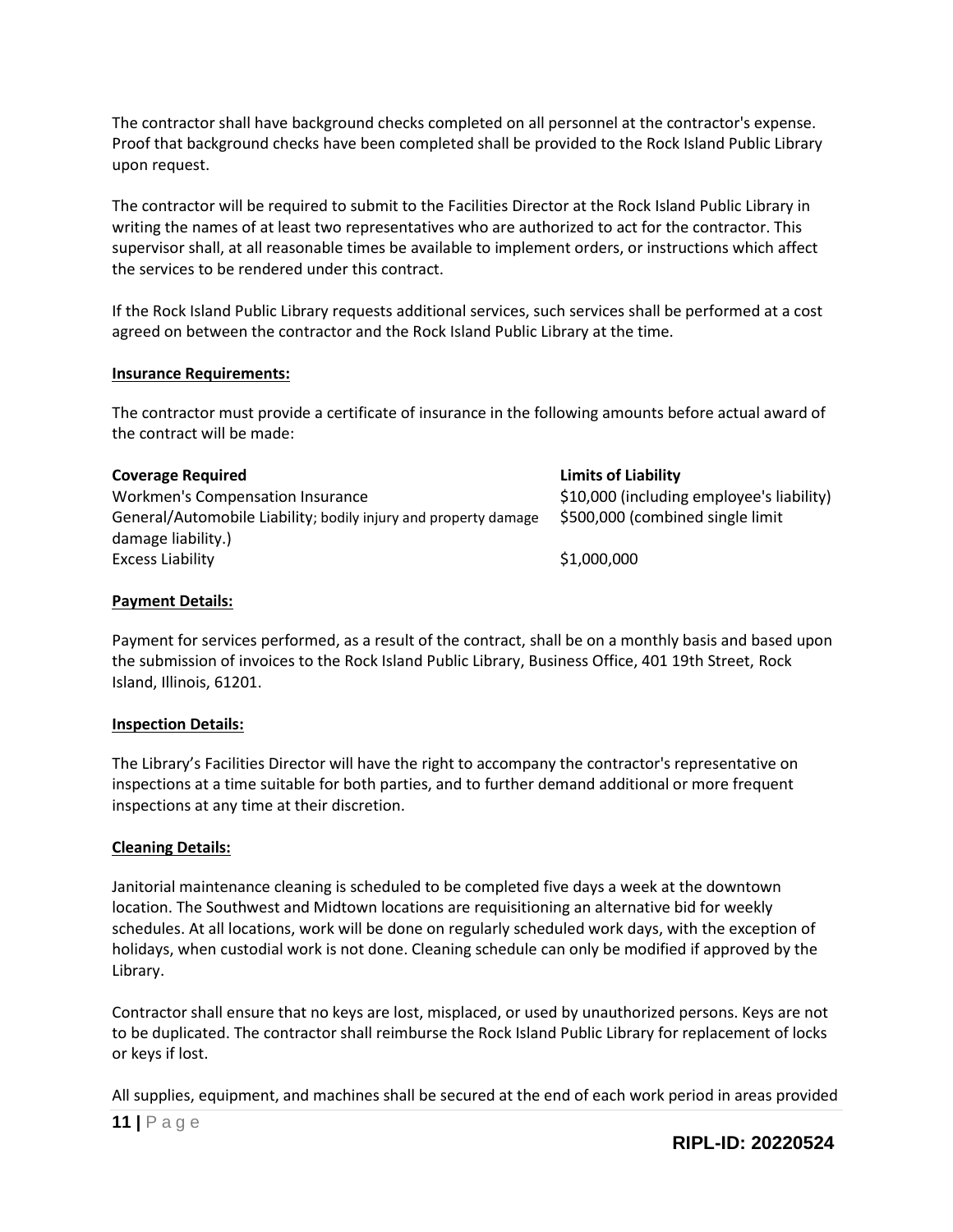for this purpose. Cloths, mops, or brushes containing a residue of wax or other combustible material subject to spontaneous ignition will be disposed of or stored outside of the buildings.

All dirt and debris resulting from work under this contract will be disposed of daily at the completion of work. Cleaning solutions will be disposed of in plumbing fixtures provided for this purpose.

Contractor shall use lights only in areas where their work is being performed and turn them off after the job is completed.

The Rock Island Public Library will furnish a storage area for contractor equipment and supplies. The contractor will ensure that the area so designated for this purpose is securely locked and maintained in a clean and orderly fashion. The Rock Island Public Library, in furnishing this area, will assume no responsibility for the supplies and equipment stored within.

In all areas of the building specified, janitorial personnel shall check all doors to ensure they are locked, that all lights (except emergency and night lights) are turned off, and that the building is secure.

Proposal must include complete fee schedule with rates for service at each location (see page # 22-23).

\_\_\_\_\_\_ Contractors Initials, denotes acceptance of SP-6

## **SP-7 Labor Laws**

Upon award of contract, the contractor shall comply with all local, state and federal regulations pertaining to cleaning services as regulated by the Department of Labor.

\_\_\_\_\_\_ Contractors Initials, denotes acceptance of SP-7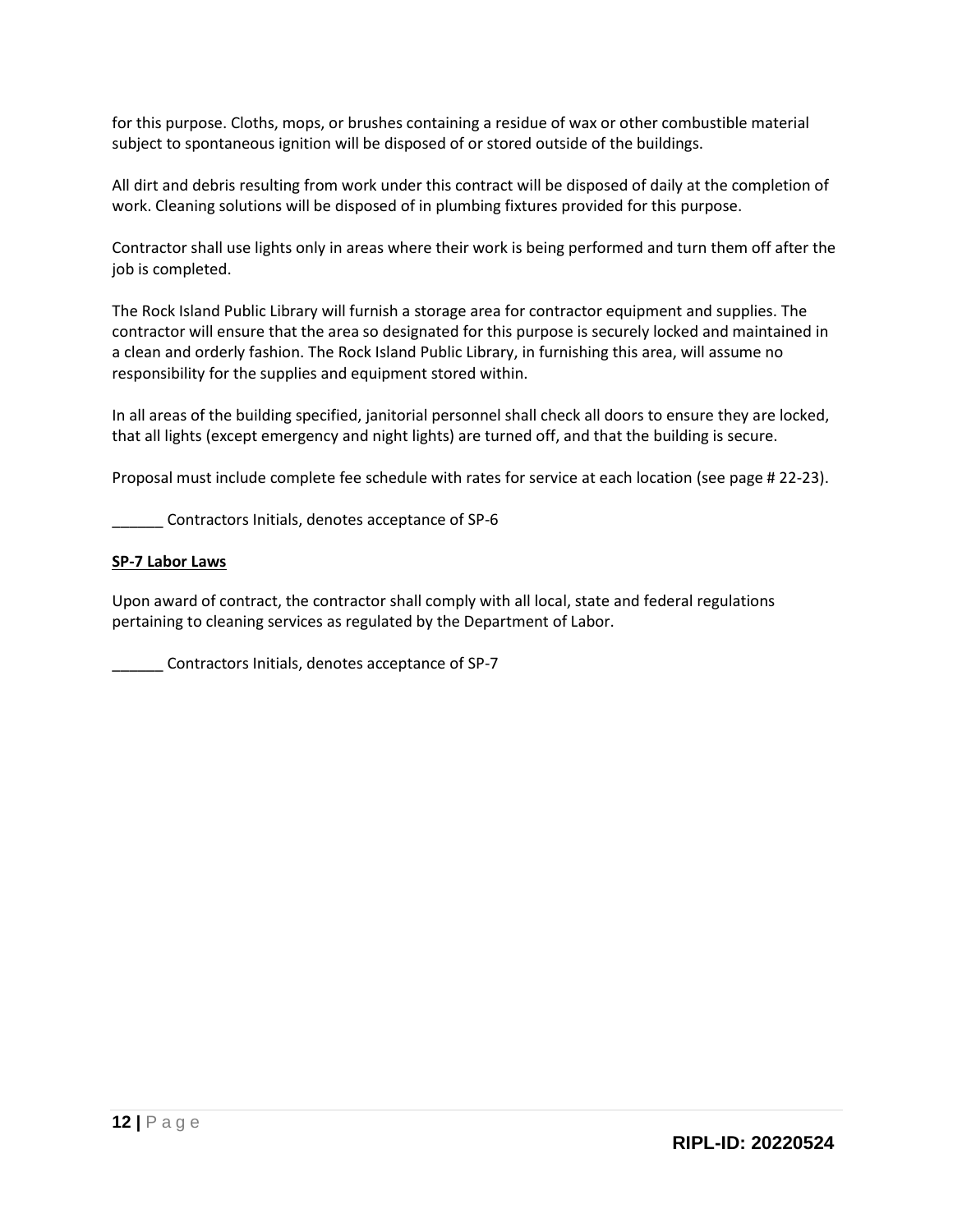# **Scope of Work**

# **Cleaning Duties - Downtown Library:**

# **Daily (5 days a week, Monday-Friday):**

## **Restrooms (Seven restrooms to be cleaned):**

Sweep and wet mop floors, using a germicidal solution, remove scuff marks. Wash all sinks, toilet bowls, and urinals, using a germicidal solution. Wash both sides of the toilet seats, using a germicidal solution. Clean and/or polish all mirrors, plumbing fixtures, countertops, and door handles. Fill dispensers with toilet paper, soap, toilet seat covers, and paper towels. (Supplies for dispensers provided by the Library) Spot clean doors, walls, and partitions, removing splashes and hand prints. Empty trash and sanitary napkin receptacles.

## **Entryways/Receiving/Storage Areas:**

Sweep/ damp mop entryways, wet mop as needed. Dust all edgings and horizontal surfaces. Clean entrance glass including both sides of the outside doors. Wash and sanitize all drinking fountains. Vacuum carpet runners and mats. Spot clean doors, walls, and partitions, removing splashes and hand prints. Sweep/ damp mop stairways and landings, wet mop as needed.

## **Offices/Meeting Rooms/Book Stacks/Hallways:**

Wash and sanitize all drinking fountains. Vacuum, carpet runners, mats, and floors. Spot clean doors, walls, and partitions, removing splashes and hand prints. Spot clean glass in partitions and doors. Sweep stairways and landings, wet mop as needed. Position chairs neatly. Clean all desk installed plex-glass. Empty trash receptacles.

## **Elevator/Elevator Panel:**

Vacuum carpeted floors. Vacuum door tracks. Clean/polish walls, buttons, and partitions.

## **Staff Lounge/Breakroom:**

Vacuum carpeted floors.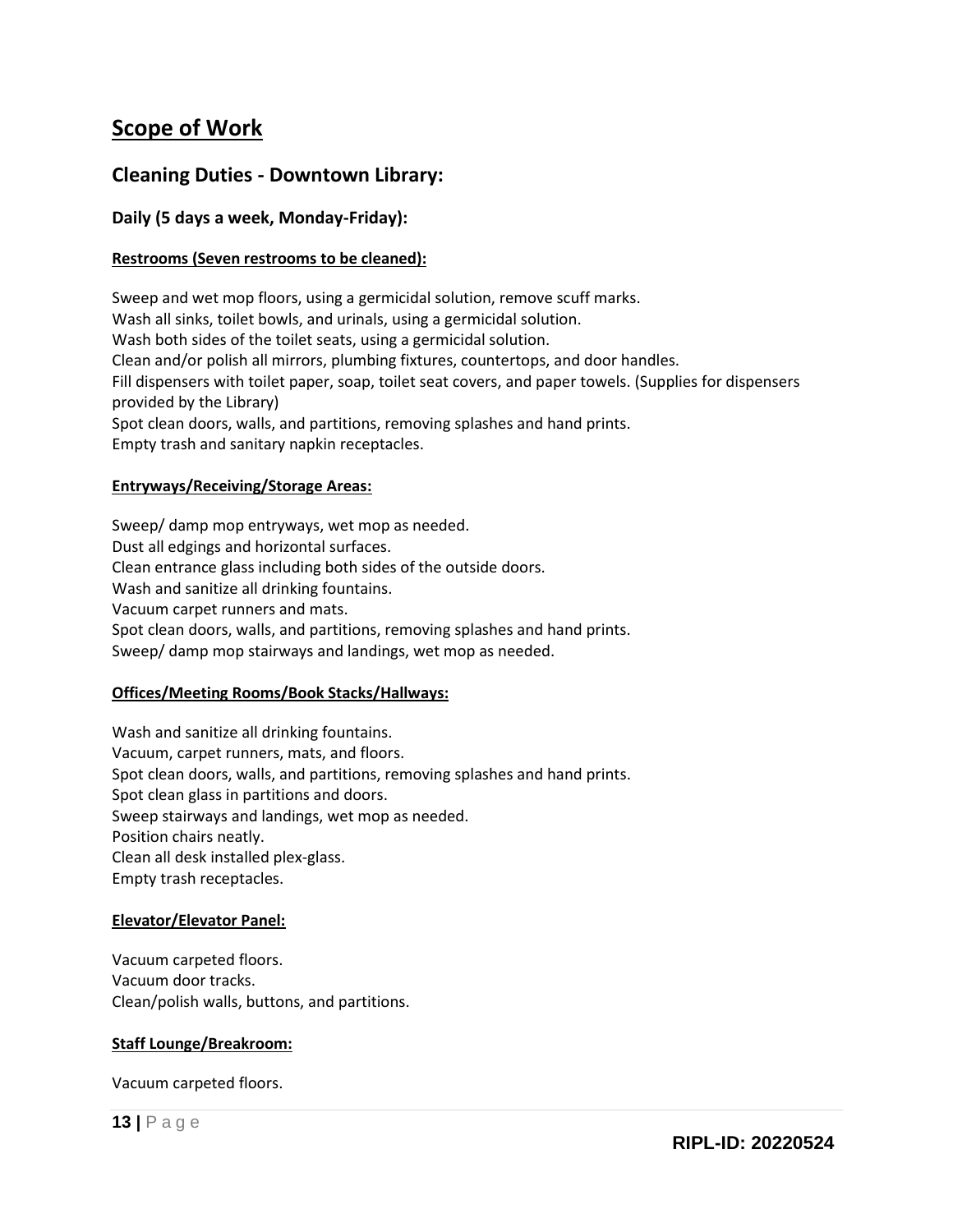Wash table tops, counters, and sink. Wipe chairs, removing crumbs and spills. Position chairs neatly. Damp wipe appliances. Empty trash receptacles.

## **All Carpeted Areas of the Building:**

Vacuum carpeted floors.

## **Weekly (Once a week):**

#### **Restrooms (Seven restrooms to be cleaned):**

Wash all handrails and door handles.

#### **Entryways/Receiving/Storage Areas:**

Wet mop all stairways and landings. Dust all edgings, horizontal surfaces, and railings. Clean entrance glass including both sides of the outside doors. Wash all handrails and door handles.

#### **Offices/Meeting Rooms/Book Stacks/Hallways:**

Dust all furniture, desks, chairs, filing cabinets, tables, shelves, counters, and window sills. Dust all low areas, rungs, baseboards, and molding. High dustings, removing dust and cobwebs from frames, moldings, free standing shelving, and cabinet tops. Clean all desk tops and counters with a germicidal solution. Sweep stairways and landings, wet mop as needed. Clean and sanitize all telephones.

Wash all handrails and door handles.

#### **Staff Lounge/Breakroom:**

Wet mop floors. Wash all handrails and door handles.

## **Quarterly (Four times a year):**

#### **Restrooms (Seven restrooms to be cleaned):**

Recoat floor with wax.

## **Entryways/Receiving/Storage Areas:**

**14 |** P a g e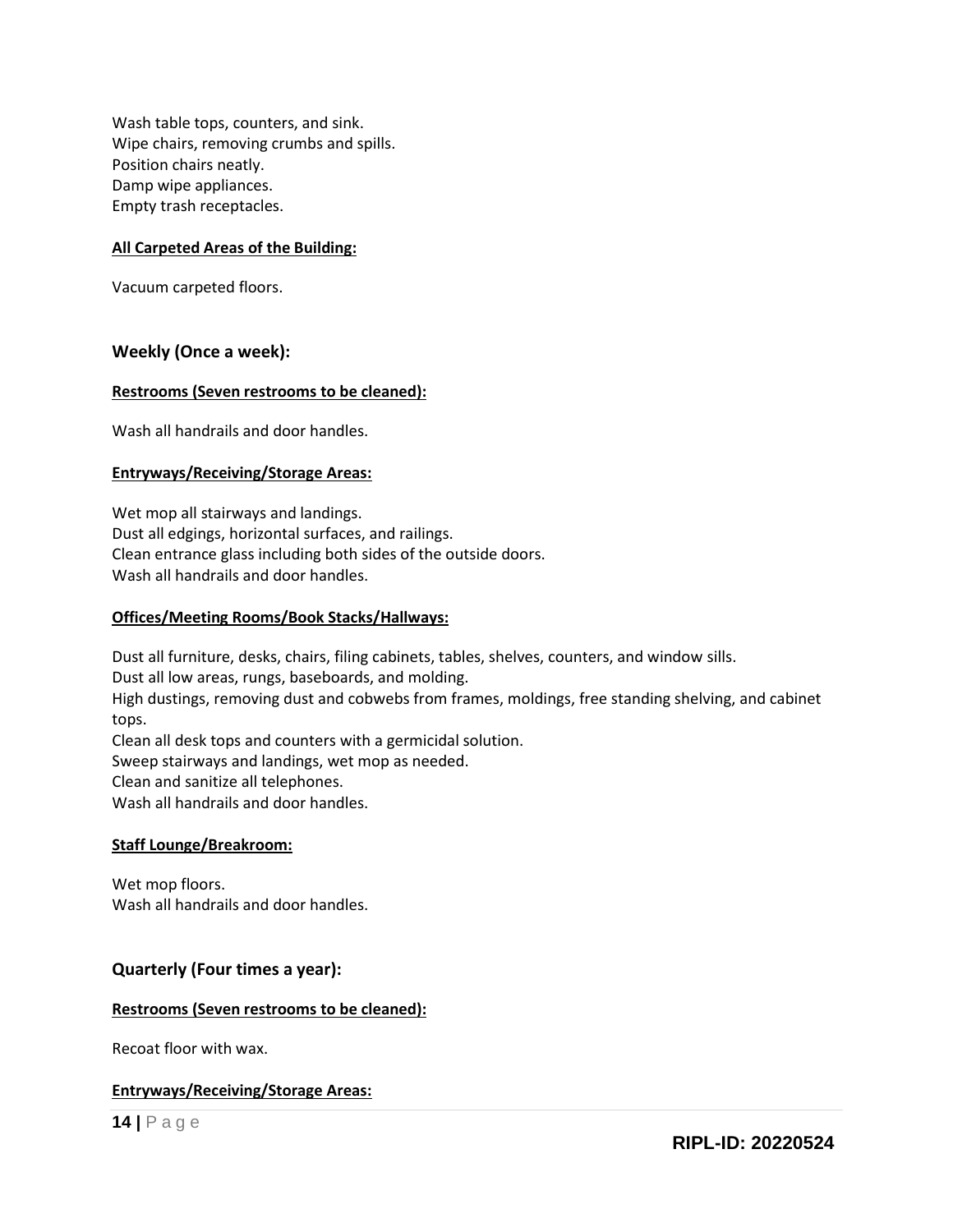Recoat floor with wax.

## **Staff Lounge/Breakroom:**

Deep clean all kitchen appliances.

## **All Carpeted Areas of the Building:**

Deep clean carpeted floors (Sections of the Library): Ground & First floor areas around the services desks, entrance doors, and elevator. Public Hallway and Lobby area of the Ground floor. Elevator. Children's Area.

Deep clean janitorial supply closet and mop sink areas.

# **Annually (Once a year):**

## **Restrooms (Seven restrooms to be cleaned):**

Completely strip and wax floors.

## **Entryways/Receiving/Storage Areas:**

Completely strip and wax floors.

## **All Carpeted Areas of the Building:**

Deep clean all carpeted floors in the Library.

## **Contract for Cleaning at the Downtown Library does not include:**

Maintenance Office, any Mechanical Rooms, or the Boiler Room.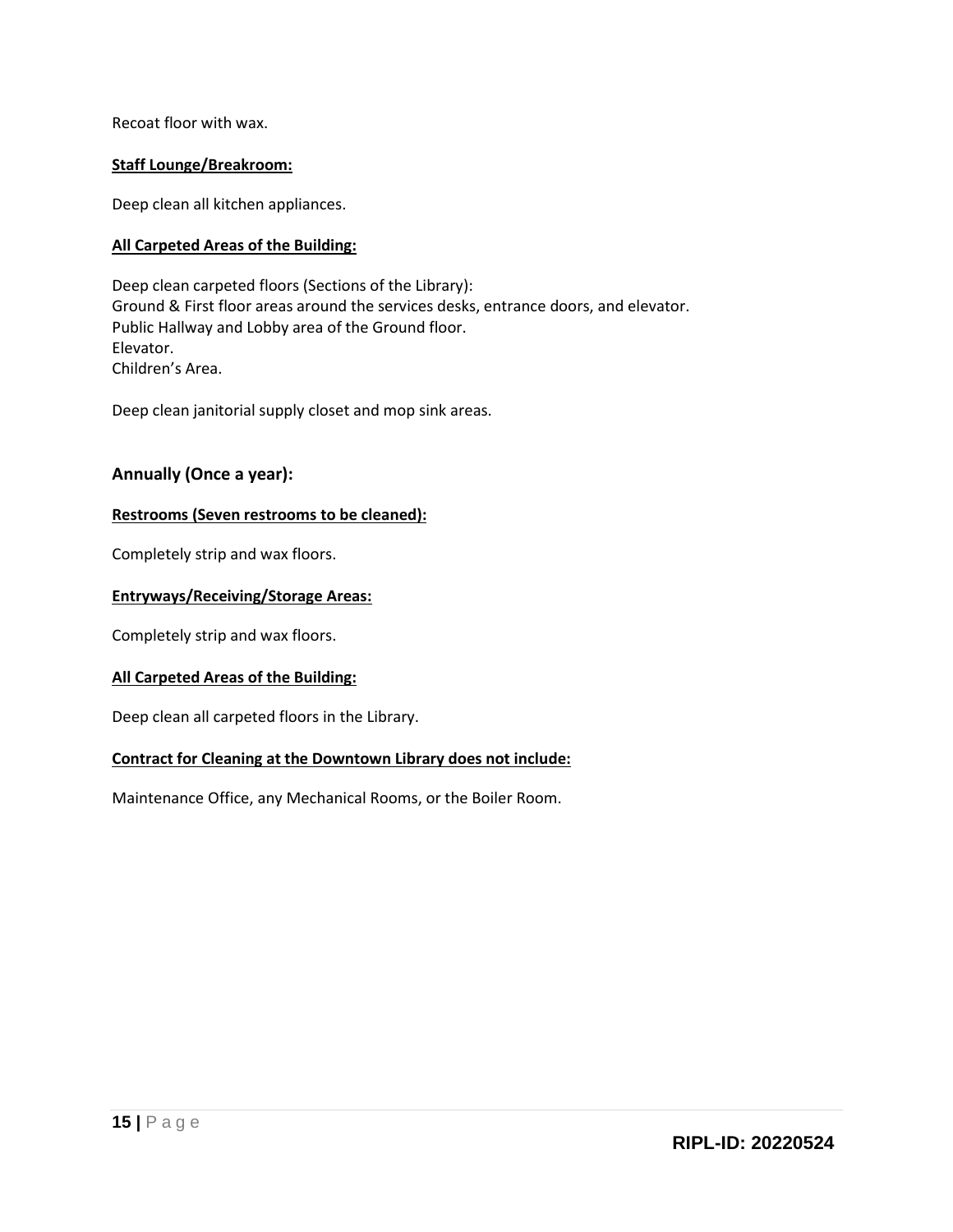# **Cleaning Duties - Southwest Library:**

# **Daily (3 or 5 days a week (Alternative Bid), Monday-Friday or Monday, Wednesday, & Friday):**

## **Restrooms (Two restrooms to be cleaned):**

Sweep and wet mop floors, using a germicidal solution, remove scuff marks. Wash all sinks, toilet bowls, and urinals, using a germicidal solution. Wash both sides of the toilet seats, using a germicidal solution. Clean and/or polish all mirrors, plumbing fixtures, countertops, and door handles. Fill dispensers with toilet paper, soap, toilet seat covers, and paper towels. (Supplies for dispensers provided by the Library) Spot clean doors, walls, and partitions, removing splashes and hand prints. Empty trash and sanitary napkin receptacles.

## **Entryway:**

Sweep/ damp mop entryways, wet mop as needed. Dust all edgings and horizontal surfaces. Clean entrance glass including both sides of the outside doors. Wash and sanitize all drinking fountains. Vacuum carpet runners and mats. Spot clean doors, walls, and partitions, removing splashes and hand prints.

## **Offices/Meeting Rooms/Book Stacks/Hallways:**

Wash and sanitize all drinking fountains. Vacuum carpet runners, mats, and floors. Spot clean doors, walls, and partitions, removing splashes and hand prints. Spot clean glass in partitions and doors. Sweep/ damp mop stairways and landings, wet mop as needed. Position chairs neatly. Clean all desk installed plex-glass. Empty trash receptacles.

# **Staff Lounge/Breakroom:**

Vacuum carpeted floors. Wash table tops, counters, and sink. Wipe chairs, removing crumbs and spills. Position chairs neatly. Damp wipe appliances. Empty trash receptacles.

# **All Carpeted Areas of the Building:**

Vacuum carpeted floors.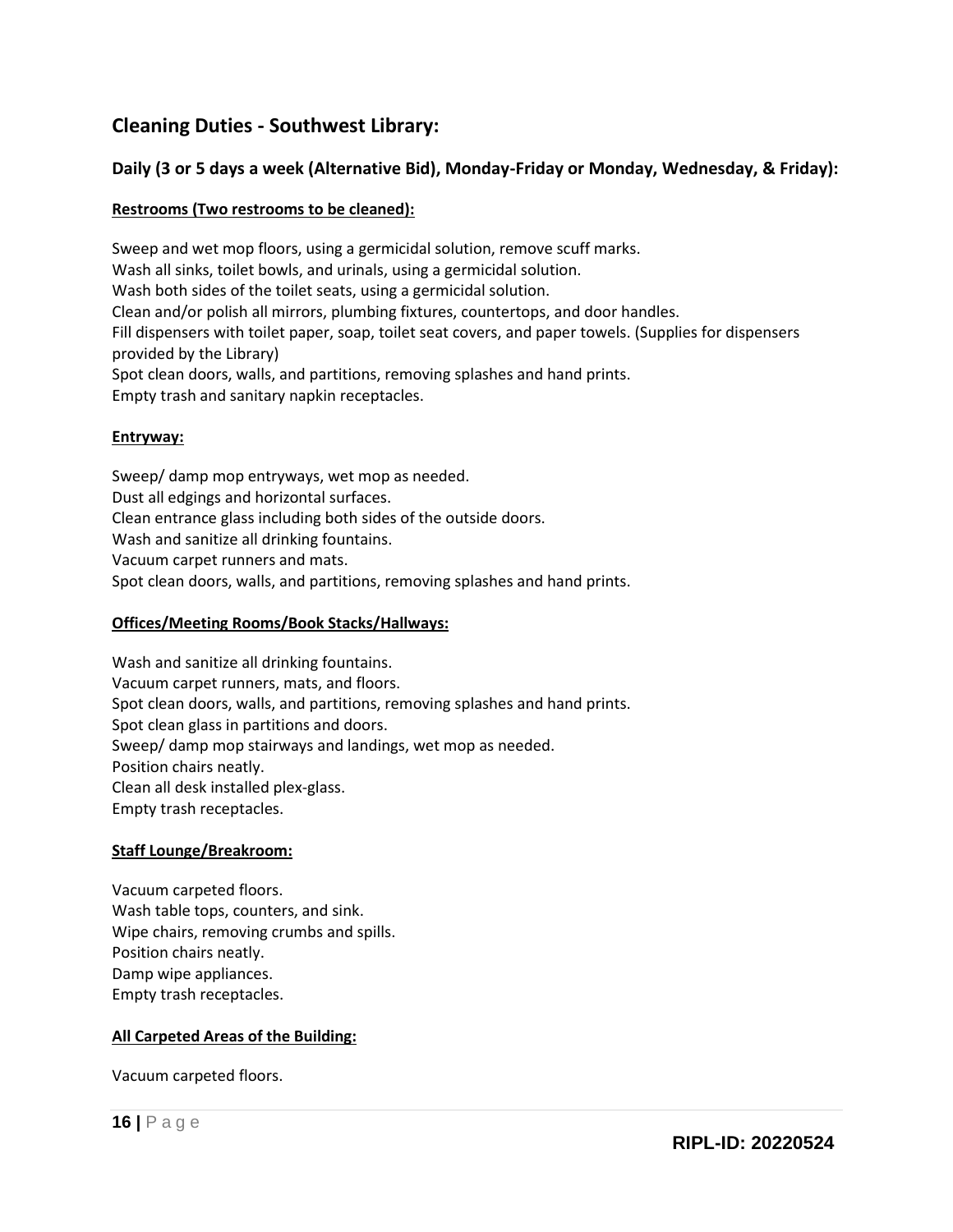## **Weekly (Once a week):**

## **Restrooms (Two restrooms to be cleaned):**

Wash all handrails and door handles.

#### **Entryway:**

Dust all edgings, horizontal surfaces, and railings. Clean entrance glass including both sides of the outside doors. Wash all handrails and door handles.

#### **Offices/Meeting Rooms/Book Stacks/Hallways:**

Dust all furniture, desks, chairs, filing cabinets, tables, shelves, counters, and window sills. Dust all low areas, rungs, baseboards, and molding. High dustings, removing dust and cobwebs from frames, moldings, free standing shelving, and cabinet tops. Clean all desk tops and counters with a germicidal solution. Clean and sanitize all telephones. Wash all handrails and door handles.

#### **Staff Lounge/Breakroom:**

Wash all handrails and door handles.

## **Quarterly (Four times a year):**

## **Restrooms (Two restrooms to be cleaned):**

Recoat floor with wax.

#### **Entryways/Receiving/Storage Areas:**

Recoat floor with wax.

#### **Staff Lounge/Breakroom:**

Deep clean all kitchen appliances.

#### **All Carpeted Areas of the Building:**

Deep clean carpeted floors (Sections of the Library): Area around the circulation desk and entrance doors. Public Hallway. Lobby Area.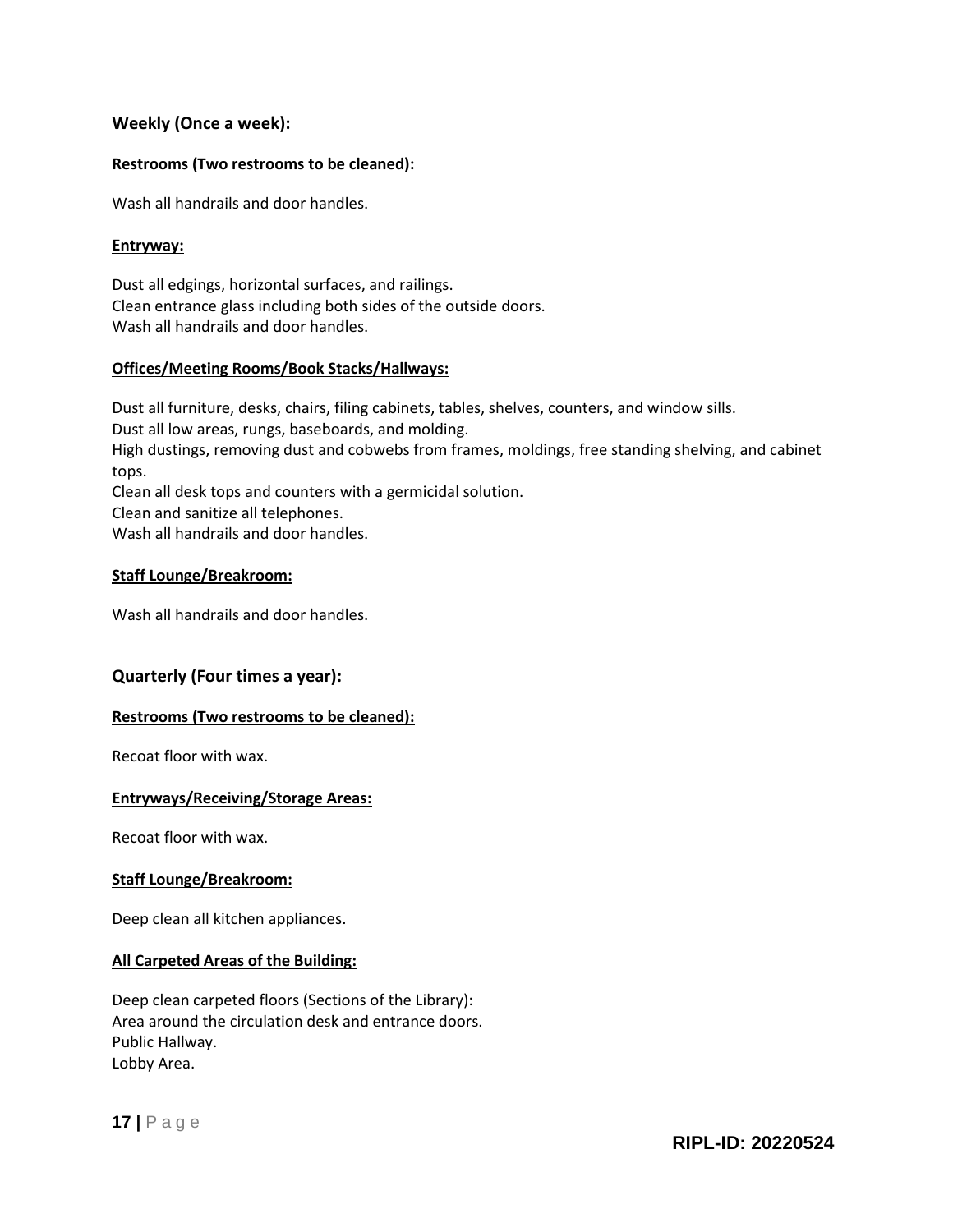Deep clean janitorial supply closet and mop sink areas.

# **Annually (Once a year):**

## **Restrooms (Two restrooms to be cleaned):**

Completely strip and wax floors.

#### **Entryways/Receiving/Storage Areas:**

Completely strip and wax floors.

## **All Carpeted Areas of the Building:**

Deep clean all carpeted floors in the Library.

## **Contract for Cleaning at the Southwest Library does not include:**

Any Mechanical Rooms.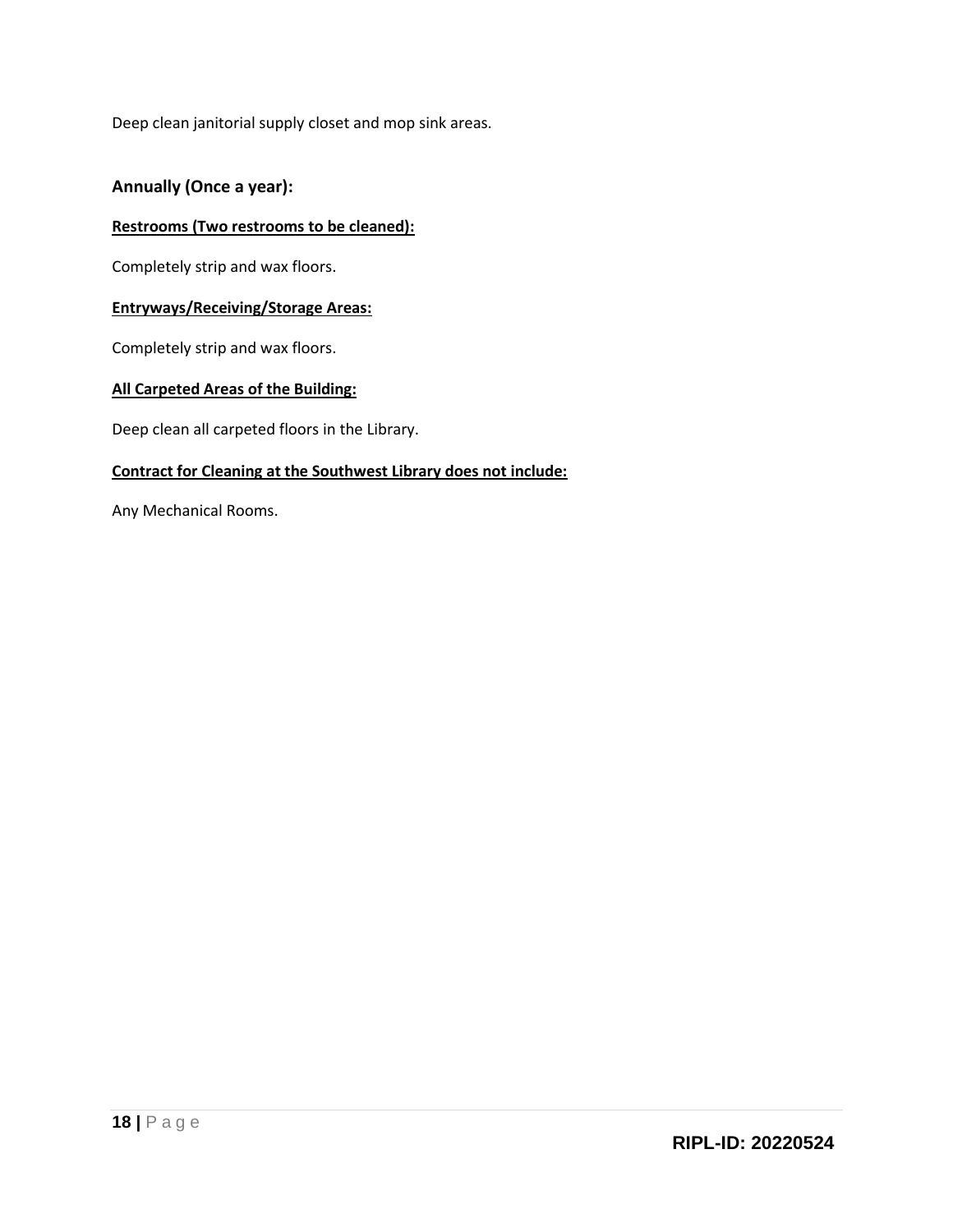# **Cleaning Duties - Midtown Library:**

# **Daily (3 or 5 days a week (Alternative Bid), Monday-Friday or Monday, Wednesday, & Friday):**

## **Restrooms (One restroom to be cleaned):**

Sweep and wet mop floors, using a germicidal solution, remove scuff marks. Wash all sinks, toilet bowls, and urinals, using a germicidal solution. Wash both sides of the toilet seats, using a germicidal solution. Clean and/or polish all mirrors, plumbing fixtures, countertops, and door handles. Fill dispensers with toilet paper, soap, toilet seat covers, and paper towels. (Supplies for dispensers provided by the Library) Spot clean doors, walls, and partitions, removing splashes and hand prints. Empty trash and sanitary napkin receptacles.

## **Entryway:**

Sweep/ damp mop entryways, wet mop as needed. Dust all edgings and horizontal surfaces. Clean entrance glass including both sides of the outside doors. Vacuum carpet runners and mats. Spot clean doors, walls, and partitions, removing splashes and hand prints.

## **Offices/Meeting Rooms/Book Stacks/Hallways:**

Sweep/ damp mop floors, wet mop as needed. Vacuum carpet runners and mats. Spot clean doors, walls, and partitions, removing splashes and hand prints. Spot clean glass in partitions and doors. Position chairs neatly. Clean all desk installed plex-glass. Empty trash receptacles.

## **Staff Lounge/Breakroom:**

Vacuum carpeted floors. Wash table tops, counters, and sink. Wipe chairs, removing crumbs and spills. Position chairs neatly. Damp wipe appliances. Empty trash receptacles.

## **All Carpeted Areas of the Building:**

Vacuum carpeted floors.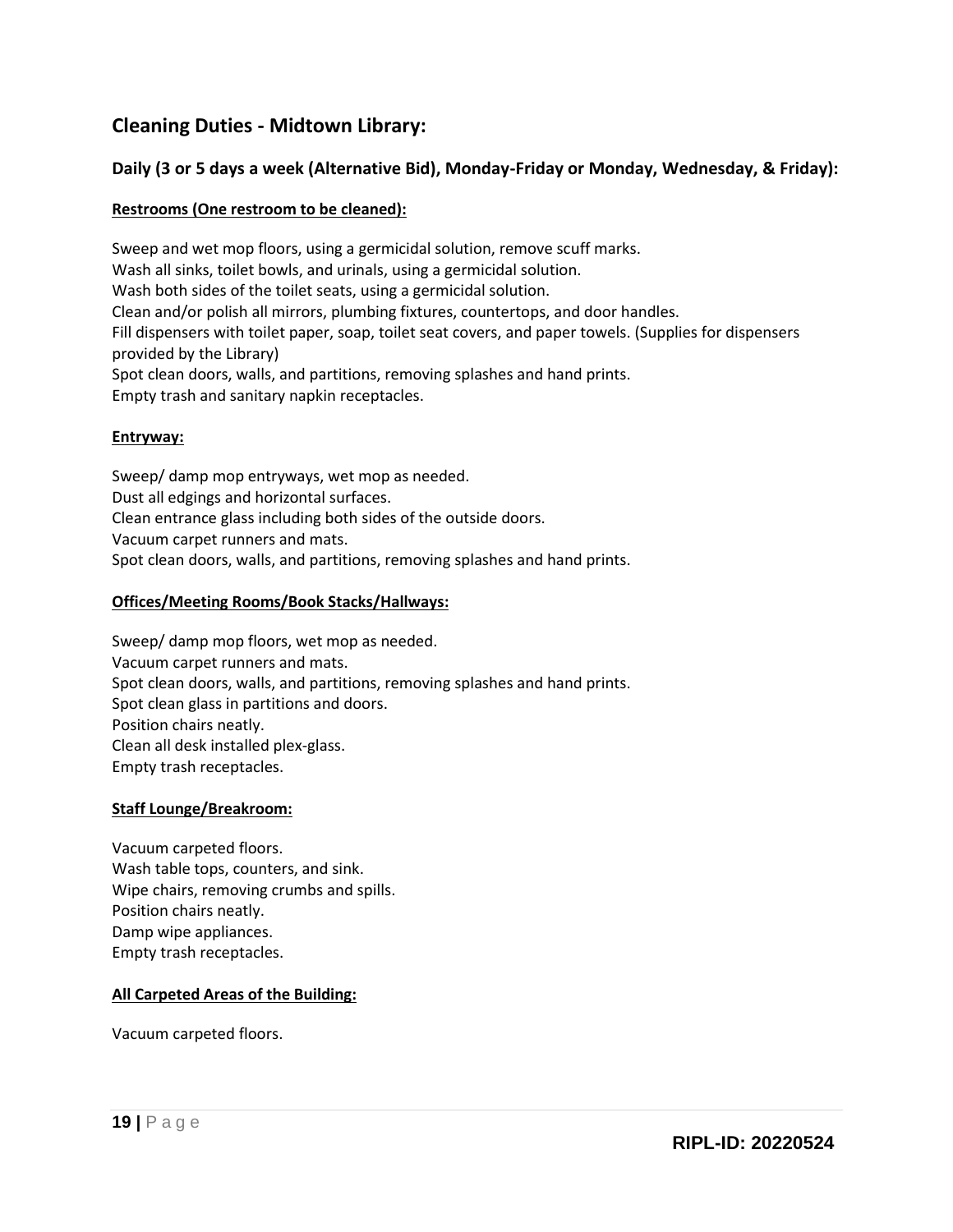## **Weekly (Once a week):**

## **Restrooms (One restroom to be cleaned):**

Wash all handrails and door handles.

#### **Entryway:**

Dust all edgings, horizontal surfaces, and railings. Clean entrance glass including both sides of the outside doors. Wash all handrails and door handles.

#### **Offices/Meeting Rooms/Book Stacks/Hallways:**

Wet mop all floors. Dust all furniture, desks, chairs, filing cabinets, tables, shelves, counters, and window sills. Dust all low areas, rungs, baseboards, and molding. High dustings, removing dust and cobwebs from frames, moldings, free standing shelving, and cabinet tops. Clean all desk tops and counters with a germicidal solution. Clean and sanitize all telephones. Wash all handrails and door handles.

#### **Staff Lounge/Breakroom:**

Wash all handrails and door handles.

## **Quarterly (Four times a year):**

## **Restrooms (One restroom to be cleaned):**

Recoat floor with wax.

#### **Entryways/Receiving/Storage Areas:**

Recoat floor with wax.

#### **Staff Lounge/Breakroom:**

Deep clean all kitchen appliances.

Deep clean janitorial supply closet and mop sink areas.

# **Annually (Once a year):**

## **Restrooms (One restroom to be cleaned):**

**20 |** P a g e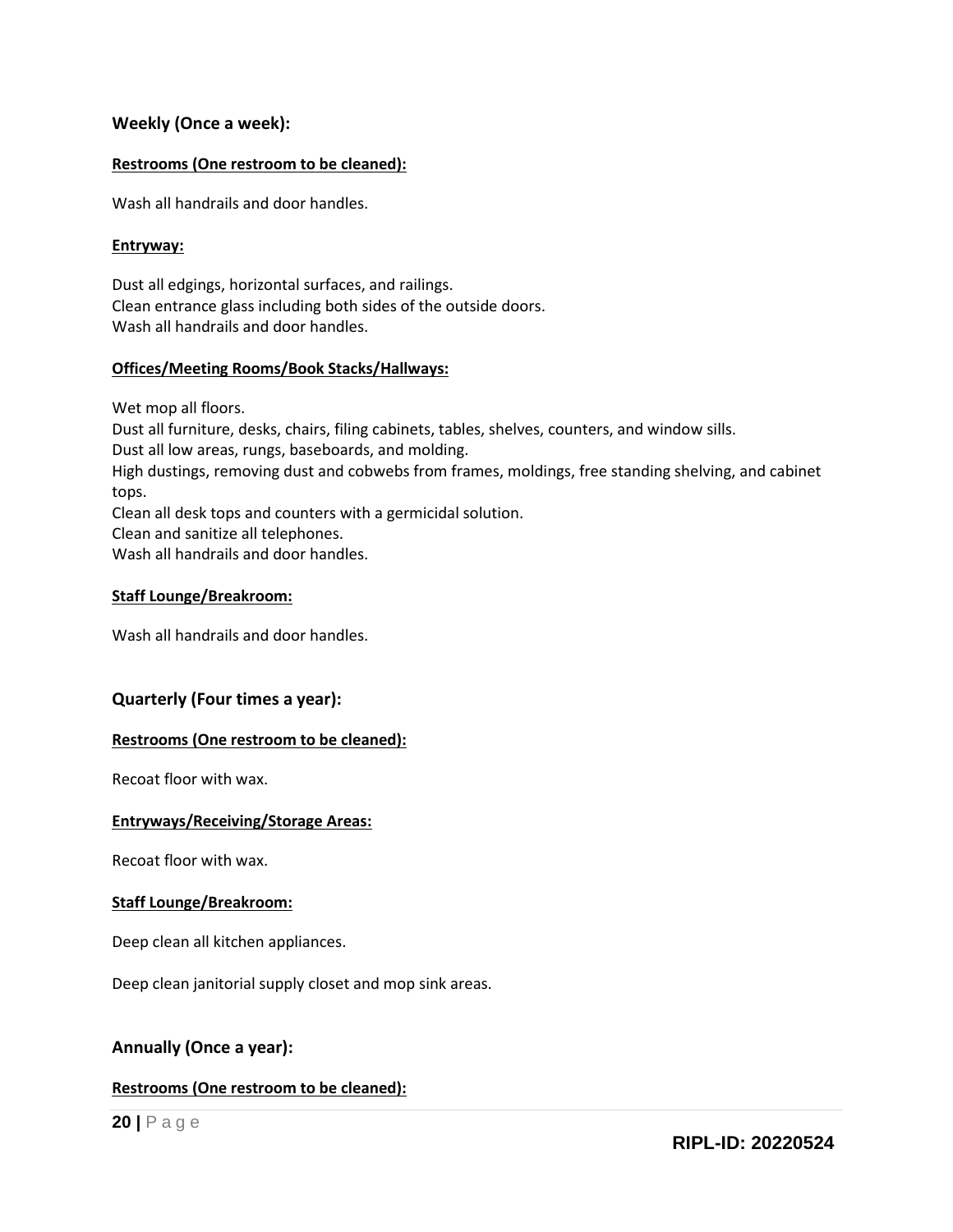Completely strip and wax floors.

# **Entryways/Receiving/Storage Areas:**

Completely strip and wax floors.

# **All Carpeted Areas of the Building:**

Deep clean all carpeted floors in the Library.

# **Contract for Cleaning at the Midtown Library does not include:**

Any Mechanical Rooms.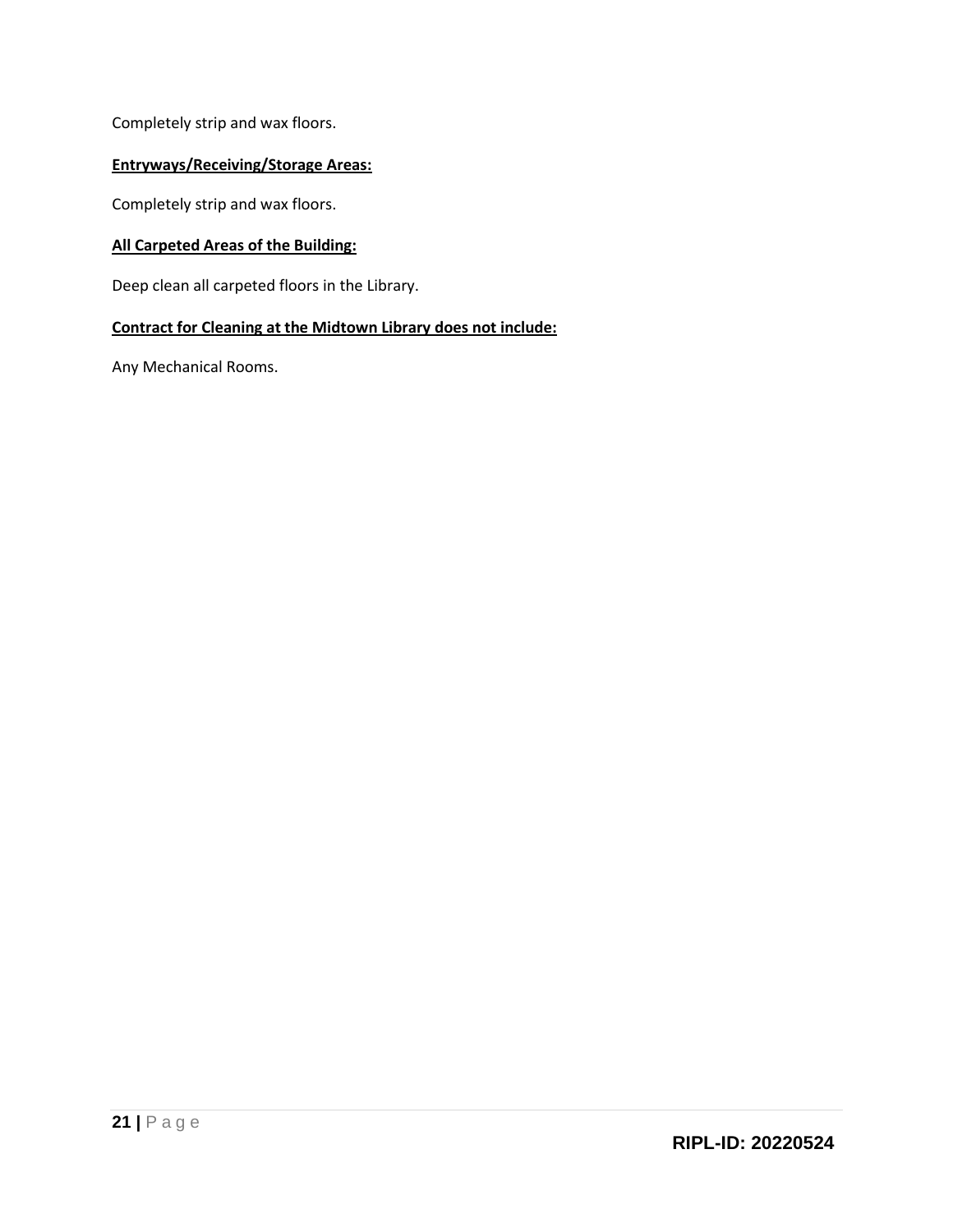## **Bid Form:**

TO: The City of Rock Island - Rock Island Public Library, 401 19th Street, Rock Island, IL 61201

The undersigned, having familiarized themselves with the existing conditions of the Project affecting the cost of the work and with the Contract Documents as prepared and on file in the office of the Business Office, Floor 2, 401 19th Street, Rock Island, Illinois; hereby proposes to furnish all supervision, technical personnel, labor, materials, machinery, tools, equipment and services, to perform and complete all work required for the project for the sums of:

|                                                                                                                                                                                                                                                                                                                                                                     | <b>Total Sum:</b> \$                                                   |  |  |  |  |
|---------------------------------------------------------------------------------------------------------------------------------------------------------------------------------------------------------------------------------------------------------------------------------------------------------------------------------------------------------------------|------------------------------------------------------------------------|--|--|--|--|
| $\begin{picture}(20,10) \put(0,0){\vector(1,0){100}} \put(15,0){\vector(1,0){100}} \put(15,0){\vector(1,0){100}} \put(15,0){\vector(1,0){100}} \put(15,0){\vector(1,0){100}} \put(15,0){\vector(1,0){100}} \put(15,0){\vector(1,0){100}} \put(15,0){\vector(1,0){100}} \put(15,0){\vector(1,0){100}} \put(15,0){\vector(1,0){100}} \put(15,0){\vector(1,0){100}} \$ | Downtown Library (5 days a week) - Cleaning                            |  |  |  |  |
| $\begin{array}{c c c c c} \n5 & \text{---} & \text{---} & \text{---} \n\end{array}$                                                                                                                                                                                                                                                                                 | Southwest Library (5 days a week) - Cleaning                           |  |  |  |  |
| $\zeta$                                                                                                                                                                                                                                                                                                                                                             | Midtown Library (5 days a week) - Cleaning                             |  |  |  |  |
| \$                                                                                                                                                                                                                                                                                                                                                                  | Alternate - Southwest Library (3 days a week) - Cleaning               |  |  |  |  |
| $\begin{picture}(20,10) \put(0,0){\vector(1,0){100}} \put(15,0){\vector(1,0){100}} \put(15,0){\vector(1,0){100}} \put(15,0){\vector(1,0){100}} \put(15,0){\vector(1,0){100}} \put(15,0){\vector(1,0){100}} \put(15,0){\vector(1,0){100}} \put(15,0){\vector(1,0){100}} \put(15,0){\vector(1,0){100}} \put(15,0){\vector(1,0){100}} \put(15,0){\vector(1,0){100}} \$ | Alternate - Midtown Library (3 days a week) - Cleaning                 |  |  |  |  |
| \$                                                                                                                                                                                                                                                                                                                                                                  | Additional fees not listed in the Scope of Work (please itemize below) |  |  |  |  |
|                                                                                                                                                                                                                                                                                                                                                                     |                                                                        |  |  |  |  |
|                                                                                                                                                                                                                                                                                                                                                                     |                                                                        |  |  |  |  |
|                                                                                                                                                                                                                                                                                                                                                                     |                                                                        |  |  |  |  |

## **PLEASE NOTE: Failure to complete all items will disqualify your bid.**

1. In submitting this Bid, the Bidder understands that the right is reserved by this Awarding Authority to reject any and all Bids. If written notice of the acceptance of this Bid is mailed or delivered to the undersigned within sixty (60) days after the opening thereof, or at any time thereafter before this Bid is withdrawn, the undersigned agrees to execute and deliver an Agreement in the prescribed form and furnish the required bond within ten (10) days after the agreement is presented to him/her for signature.

\_\_\_\_\_\_\_\_\_\_\_\_\_\_\_\_\_\_\_\_\_\_\_\_\_\_\_\_\_\_\_\_\_\_\_\_\_\_\_\_\_\_\_\_\_\_\_\_\_\_\_\_\_\_\_\_\_\_\_\_\_\_\_\_\_\_\_\_\_\_\_\_\_\_\_\_\_\_\_\_\_\_\_\_\_

2. Attached hereto is an affidavit in proof that the undersigned has not entered into a collusive agreement with any person in respect to this Bid or any other bid for the Contract for which this Bid is submitted.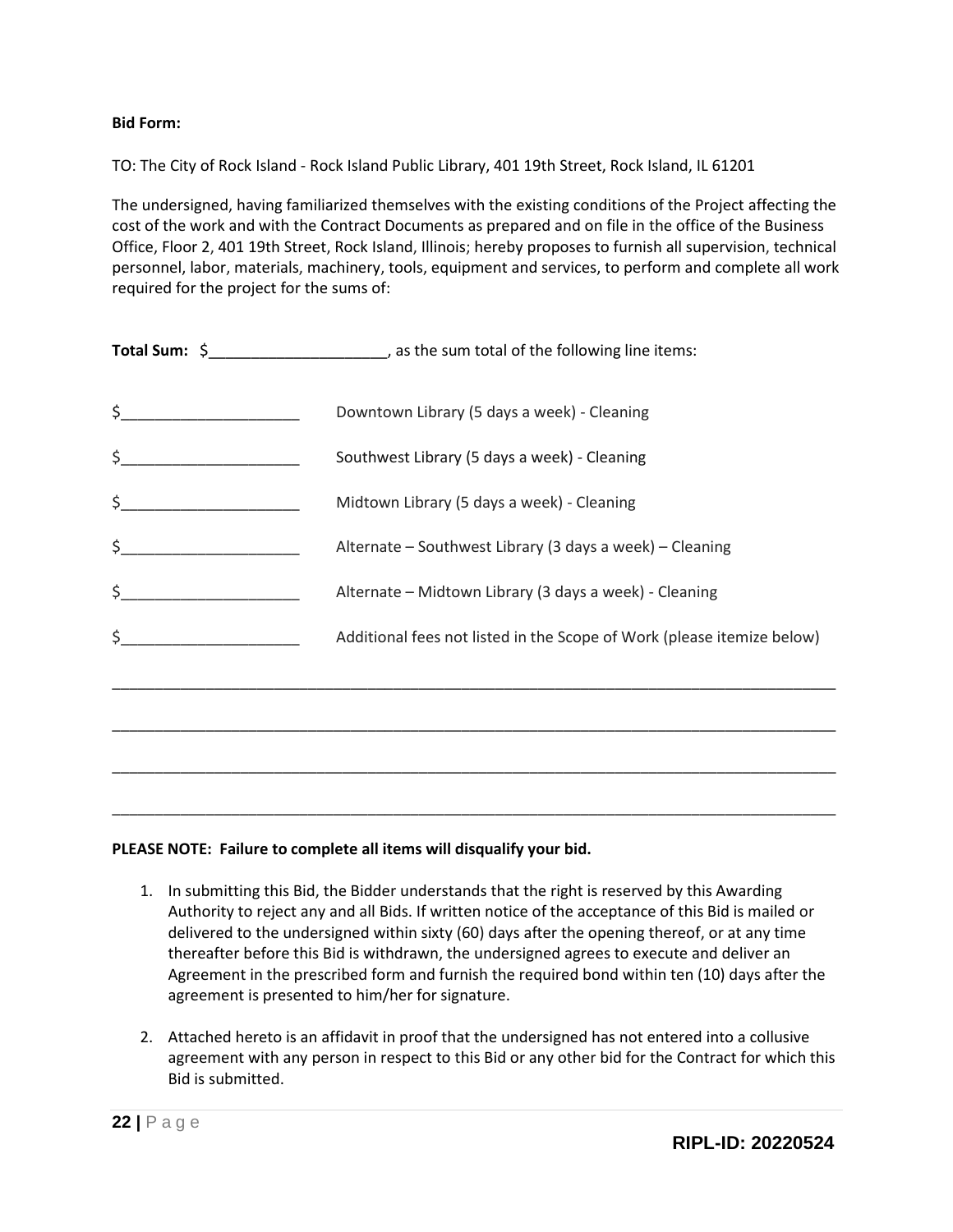# **3. Attached hereto is proof of insurance.**

4. The Bidder is prepared to submit a financial and experience statement upon request.

\_\_\_\_\_\_\_\_\_\_\_\_\_\_\_\_\_\_\_\_\_\_\_\_\_ \_\_\_\_\_\_\_\_\_\_\_\_\_\_\_\_\_\_\_\_\_\_\_\_\_\_\_\_\_\_

\_\_\_\_\_\_\_\_\_\_\_\_\_\_\_\_\_\_\_\_\_\_\_\_\_\_ \_\_\_\_\_\_\_\_\_\_\_\_\_\_\_\_\_\_\_\_\_\_\_\_\_\_\_\_\_\_

5. The Principal/s of the Bidder/s is/are:

(Name) (Address, including zip code)

\_\_\_\_\_\_\_\_\_\_\_\_\_\_\_\_\_\_\_\_

(Signature) (Tax ID Number)

(Date)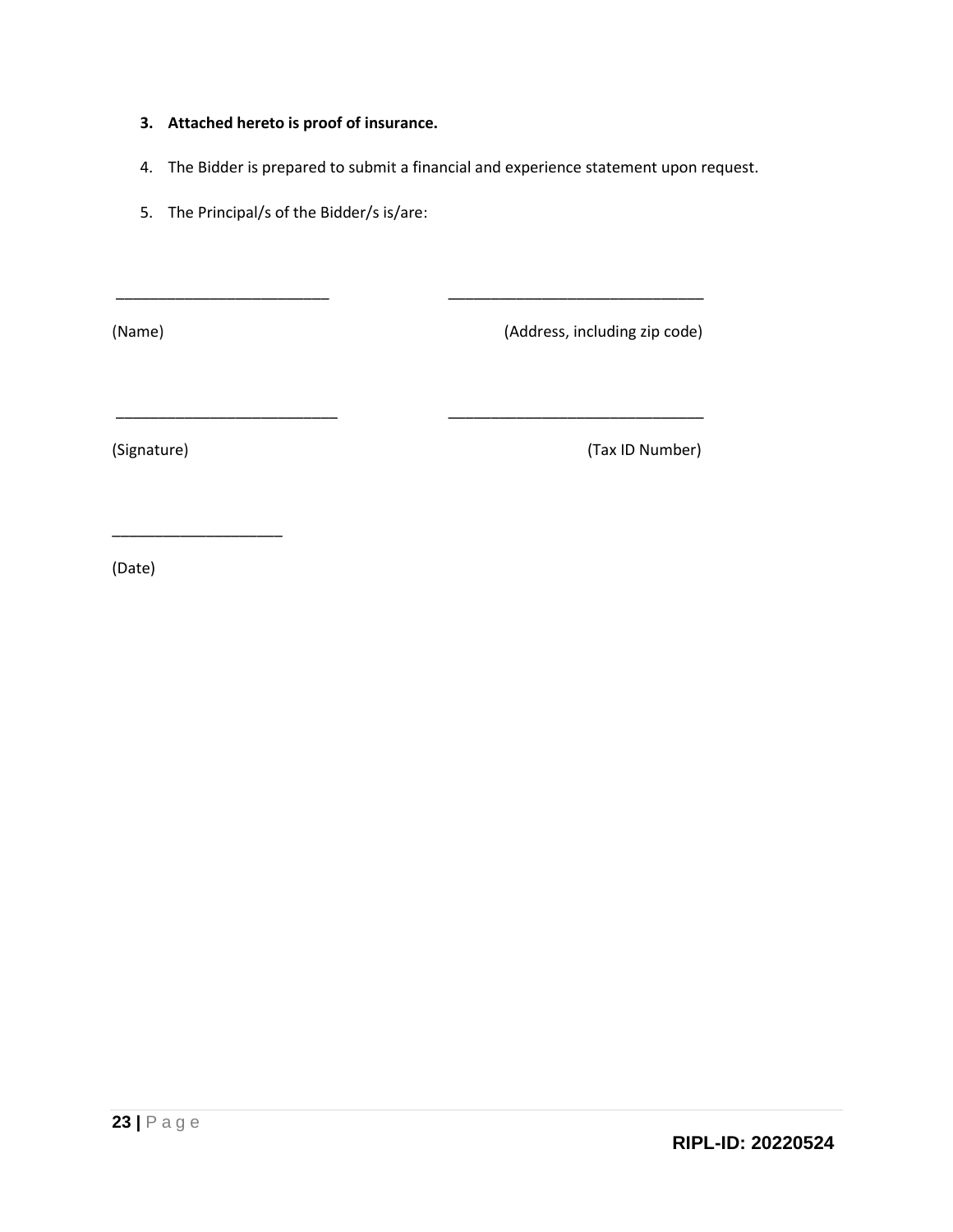$\begin{array}{ccc} \hline \ \end{array}$  being

PRINT NAME

first duly sworn, deposes and says that:

1. He/She/They are the (owner, partner, officer, representative or agent) of

\_\_\_\_\_\_\_\_\_\_\_\_\_\_\_\_\_\_\_\_\_\_\_\_\_\_\_\_\_\_\_\_\_\_\_\_\_\_\_\_\_\_\_\_\_\_\_\_\_\_\_\_\_\_\_\_\_\_\_\_\_ ,

CONTRACTOR/COMPANY NAME

the bidder that has submitted the attached bid;

- 2. He/She/They are fully informed respecting the preparation and contents of the attached bid and all pertinent circumstances respecting such bid.
- 3. Such a bid is genuine and is not a collusive or sham bid.
- 4. Neither the said bidder nor any of its officers, partners, owners agents, representatives, employees or parties conspired, connived or agreed, directly or indirectly, with any other bidder, firm, or person to submit a collusive or sham bid in connection with the contract for which the attached bid has been submitted or to refrain from bidding in connection with such Contract, or has in any manner, directly or indirectly, sought by agreement or collusion or communication or conference with any other bidder, firm or person to fix the price or prices in the attached bid or of any other bidder, or to secure through any collusion, conspiracy, connivance, or unlawful agreement or advantages against the City of Rock Island, Illinois & the Rock Island Public Library, or person interested in the proposed contract; and
- 5. The price or prices quoted in the attached bid are fair and proper and are not tainted by any collusion, conspiracy, connivance, or unlawful agreement on the part of the bidder or any of its agents, representatives, owners, employees or parties in interest, including this affiant.

By: \_\_\_\_\_\_\_\_\_\_\_\_\_\_\_\_\_\_\_\_\_\_\_\_\_\_\_\_\_\_

(Signature)

Attest: \_\_\_\_\_\_\_\_\_\_\_\_\_\_\_\_\_\_\_\_\_\_\_\_\_\_\_\_\_\_ \_\_\_\_\_\_\_\_\_\_\_\_\_\_\_\_\_\_\_\_\_\_\_\_\_

(Witness) (Title)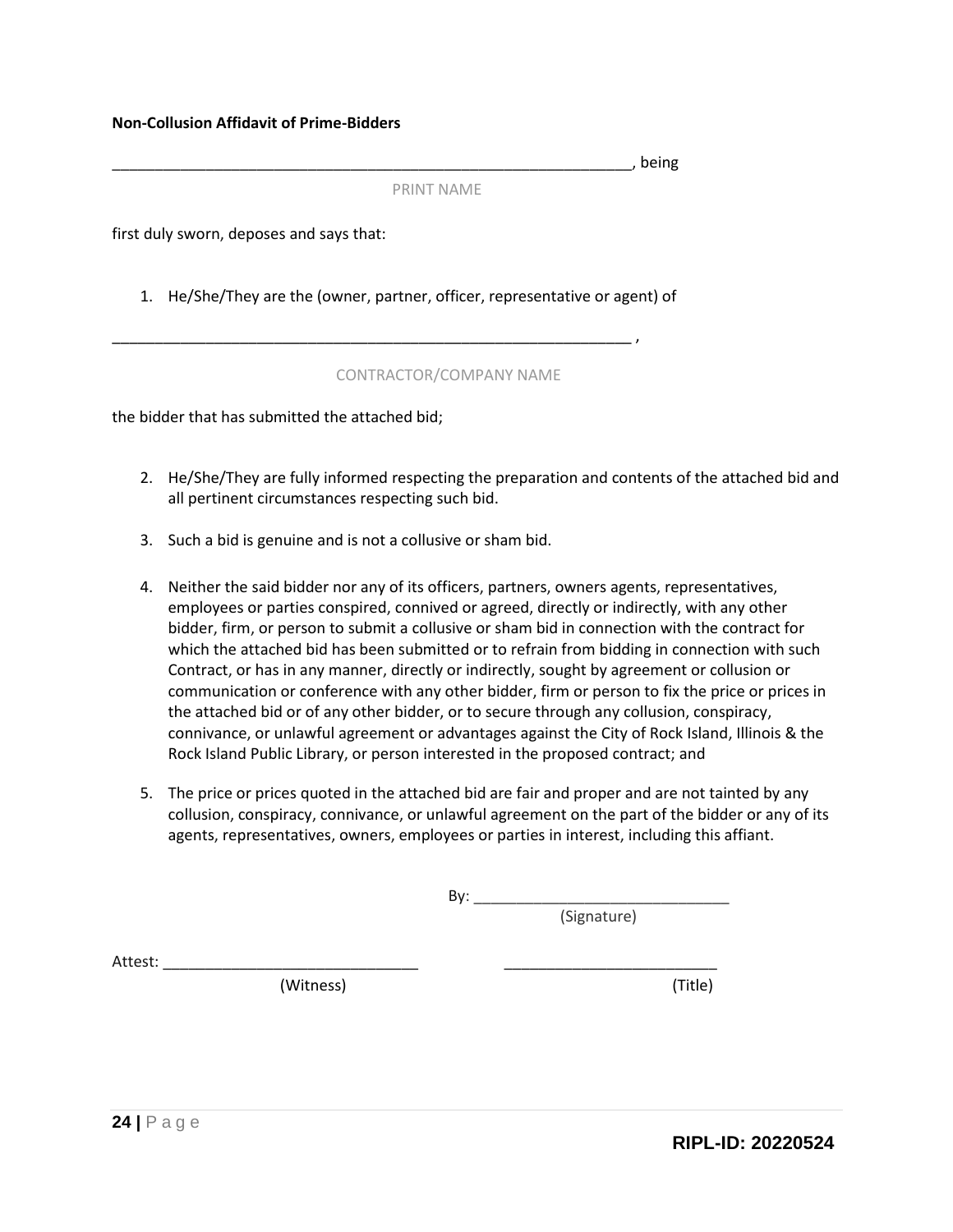#### **Contract Agreement:**

The executed contract documents shall consist of the following:

- 1. This Agreement
- 2. Signed Copy of Special Provisions
- 3. Signed Copy of Bid Form
- 4. Proof of Carrying Insurance
- 5. Copy of Contract Documents for Scope of Work
- 6. Signed Copy of Non-Collusion Affidavit

THIS AGREEMENT, together with the other documents enumerated in this section**,** which said other documents are as fully a part of the contract as if hereto attached, or herein repeated, forms and the Contract between the parties hereto. In the event that any provision in any component part of this Contract conflicts with any provision of any other component part, the provision of the component part first enumerated in this Article 3 shall govern, except as otherwise specifically stated.

IN WITNESS WHEREOF, the parties hereto have caused this Agreement to be executed in **3** original copies on the day and year first above written

| ROCK ISLAND PUBLIC LIBRARY |
|----------------------------|
|                            |

OWNER Name

(Seal)

BY \_\_\_\_\_\_\_\_\_\_\_\_\_\_\_\_\_\_\_\_\_\_\_\_\_\_\_ ATTEST \_\_\_\_\_\_\_\_\_\_\_\_\_\_\_\_\_\_\_\_\_\_\_\_\_\_\_\_\_

Library Director Signature **Business Office & Facilities Director Signature** Business Office & Facilities Director Signature

(Seal)

| <b>CONTRACTOR Name</b> |  |  |
|------------------------|--|--|
|                        |  |  |

\_\_\_\_\_\_\_\_\_\_\_\_\_\_\_\_\_\_\_\_\_\_\_\_\_

BY\_\_\_\_\_\_\_\_\_\_\_\_\_\_\_\_\_\_\_\_\_\_\_\_\_\_\_\_ Attest \_\_\_\_\_\_\_\_\_\_\_\_\_\_\_\_\_\_\_\_\_\_\_\_

Authorized Signature Witness

Title  $\_\_$ 

**25 |** P a g e

**RIPL-ID: 20220524**